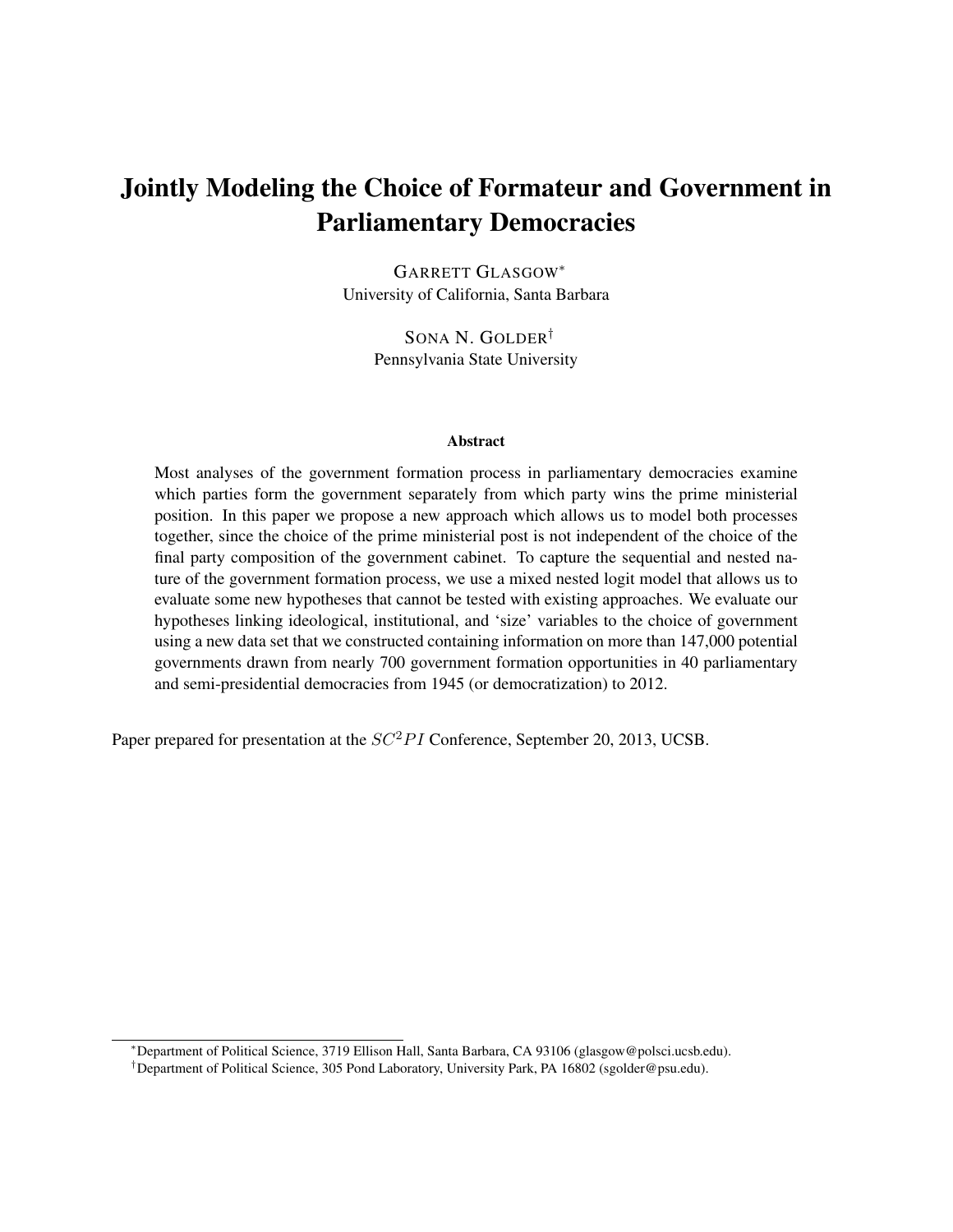## 1 Introduction

Following the collapse of a government in a parliamentary democracy, or a legislative election, voters and political elites turn their attention to the composition of the next government. Will it be radically different from the old government, so that one can expect a sharp difference in the policies being implemented? Or will the new government be a continuation of the old one, so that existing policies are likely to be maintained? Observers pay attention both to the identity of the prime minister as well as to the other parties that join the government, receiving ministerial portfolios that will allow them to design new policies and influence the implementation of existing policies in their domains. Will the members of the new government work effectively together, or will they clash over policy in areas where they have conflicting ideological preferences? Existing work tends to address either the party composition of the government *or* the choice of the prime ministerial party, but the government formation process combines both choices. Indeed, the choice of the party of the prime minister is not independent of the partisan composition of the cabinet. Some of the factors that affect the final government composition might affect the choice of the prime ministerial party, or the combination of parties in government, or both. In this paper we model both choices simultaneously, allowing us to test some new hypotheses that relate to the choice of formateur and how this affects, and is, in turn, affected by, the entire government formation process. Importantly, our empirical strategy allows us to examine the choice of formateur *within* the government formation process as a whole and evaluate things such as how the characteristics of potential governments influence the initial selection of a formateur.

Our empirical approach takes account of the fact that the government formation process involves the selection of a single government from the set of all potential governments, and that it can be thought of as nested in nature  $-$  a formateur party is selected, and then tries to form a government that contains her own party (with the formateur taking the position as prime minister, if successful). Our hypotheses are tested on a new data set that we constructed containing information on more than 147,000 potential governments, drawn from around 700 government formation opportunities in 40 parliamentary and semipresidential democracies from 1945 to 2012. This data set is considerably larger and more detailed than any used in previous studies.

In the next section, we outline different theoretical approaches to the government formation process. We then draw on these theories to identify hypotheses linking ideological, institutional, and 'size' variables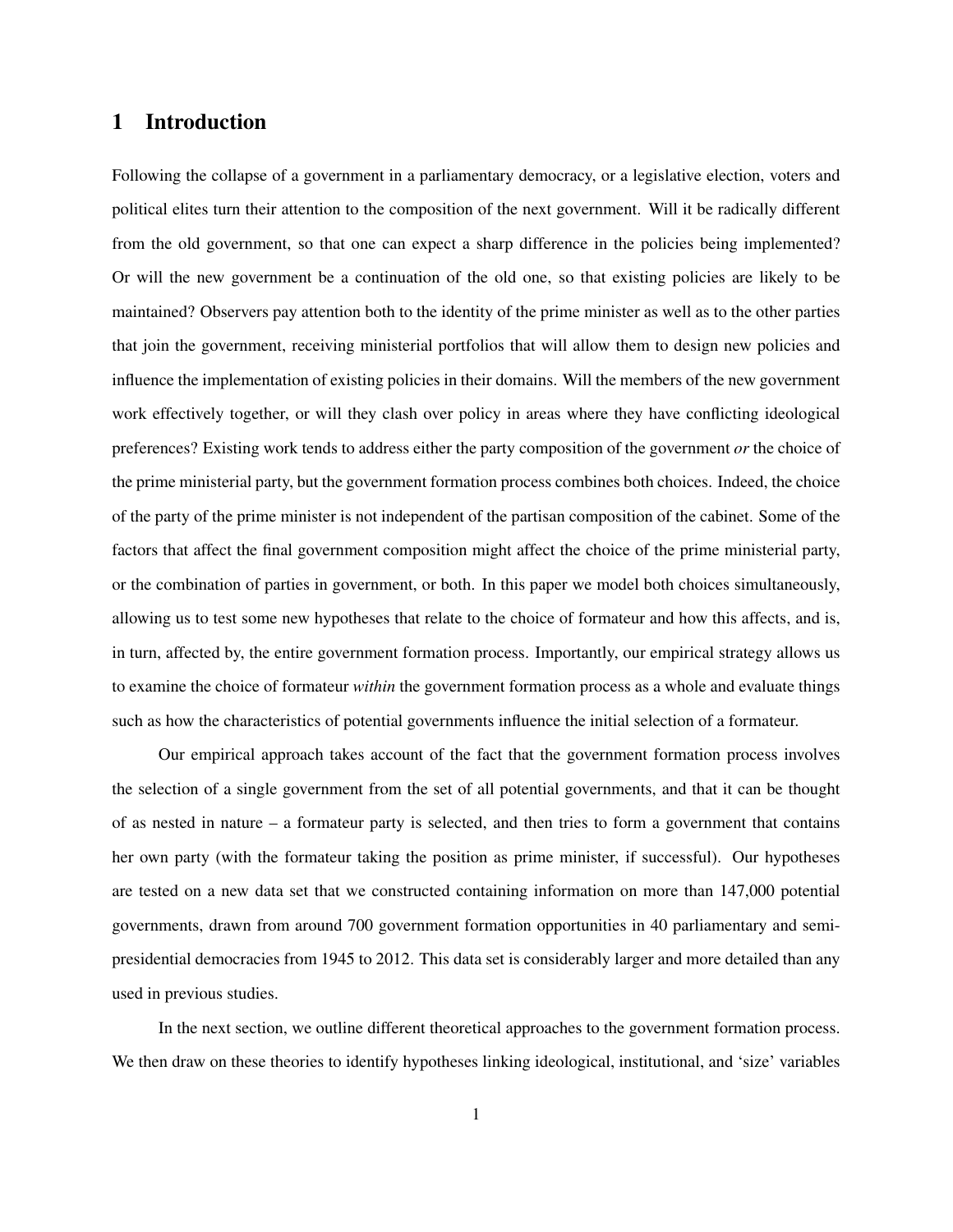to the choice of formateur and government. In the third section, we discuss the most appropriate way to empirically model the government formation process. Having described our data in section four, we then present and interpret the results from some preliminary empirical tests where we evaluate our hypotheses.

### 2 Theory and Hypotheses

We are interested in how governments – that is, the prime minister and her cabinet – form in parliamentary and semi-presidential democracies.<sup>[1](#page-2-0)</sup> To be in office, governments in these democracies depend on the support, either tacit or explicit, of a legislative majority. When a government formation opportunity arises, either because there has been an election or the incumbent government has resigned, it is nearly always the case that there are many different potential governments, more than one of which might be acceptable to a legislative majority. But which one gets chosen, and why?

Virtually all formal and non-formal models of the government formation process make reference to some actor whose job it is to form the government (Austen-Smith & Banks 1988, Baron 1991, Laver & Schofield 1998, Laver 1998).<sup>[2](#page-2-1)</sup> This actor is typically referred to as a 'formateur' or 'proposer'. In effect, these models describe the government formation process as having two steps. In the first step, a formateur is chosen out of the set of all possible formateurs. In the second step, the formateur chooses a government out of the set of all possible governments that include her party. $3$  If there are multiple potential governments that would be able to successfully take office, then the identity of the formateur obviously plays an important role in determining which one is chosen. To take the sequential nature of the government formation process seriously, we need to identify factors that influence the choice of the formateur as well as factors that influence the choice of the government.

<span id="page-2-1"></span><span id="page-2-0"></span> $1$ Unless otherwise noted, we will use the term 'parliamentary' to refer to both parliamentary and semi-presidential regimes.

<sup>&</sup>lt;sup>2</sup>Numerous other studies note the role that a formateur plays in the government formation process (Laver & Shepsle 1996, Warwick 1996, Morrelli 1999, Baron & Diermeier 2001, Warwick & Druckman 2001, Ansolabehere et al. 2005, Fréchette, Kagel & Morelli 2005, Warwick & Druckman 2006). Although there are a few models of the government formation process, primarily cooperative game-theoretic models, that make no explicit reference to a formateur (Schofield 1993, Schofield 1997), the fact that they ignore the institutional context in which the government formation process takes place has led some to claim that they lack a certain amount of "realism" (Laver 1998, 18).

<span id="page-2-2"></span><sup>&</sup>lt;sup>3</sup>If the formateur is non-partisan – something generally ignored by models of the government formation process and typically quite rare in practice, then she chooses among the set of all possible governments. In our upcoming empirical analyses, we drop the 49 government formation opportunities where the formateur is non-partisan.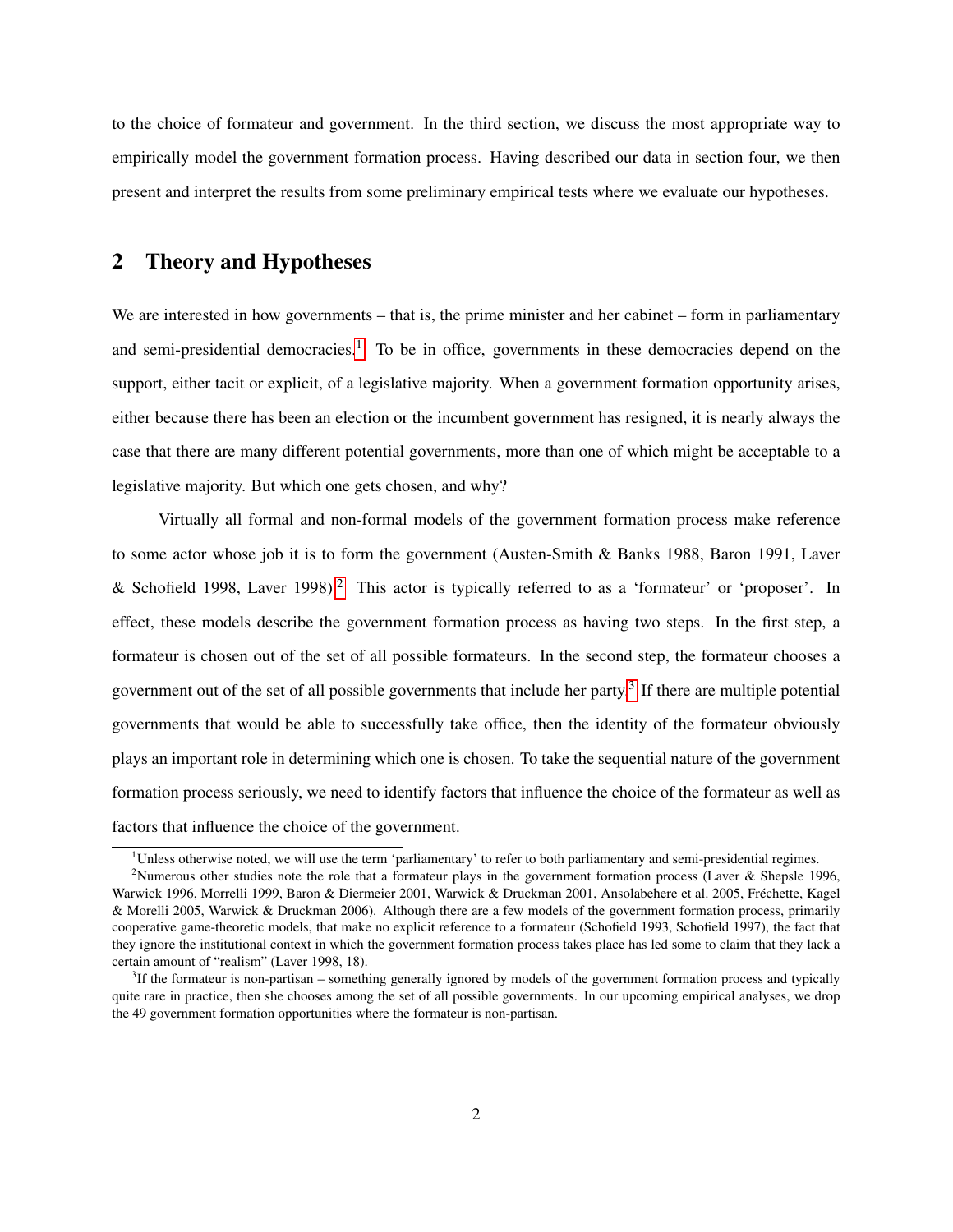### 2.1 Choice of Formateur

What determines the identity of the formateur who forms the government?<sup>[4](#page-3-0)</sup> Although the literature examining the identity of the government has a long history spanning many decades, it is only relatively recently that political scientists have begun to examine which party is chosen as the formateur in any real detail (Warwick 1996, Diermeier & Merlo 2004, Mattila & Raunio 2004, Isaksson 2005, Bäck & Dumont 2008, Glasgow, Golder & Golder 2011). Many of these studies have focused on the size or party seat share associated with each potential formateur. This is not a surprise given that most formal models of the government formation process assume that formateurs are chosen either sequentially in order of size starting with the largest party (Austen-Smith & Banks 1988) or probabilistically where the likelihood of being selected is proportional to the formateur's share of legislative seats (Baron & Ferejohn 1989).

- Formateur Hypothesis 1: A party is more likely to be chosen as formateur if it is the largest party.
- Formateur Hypothesis 2: A party is more likely to be chosen as formateur the larger its seatshare.

The most recent study of the choice of the prime ministerial party, Glasgow et al. (2011), finds that a party is, on average, more likely to be chosen as formateur if it is the largest party, but that this effect varies significantly across cases. Although being the largest party increases the likelihood of being a successful formateur around two-third of the time in the western European countries in their sample, being the largest party had a negative effect on the likelihood around one-third of the time. They also find that, on average, a party is more likely to be chosen as formateur the larger its seatshare, an effect that is consistent across cases.

Theory also suggests that the formateur is likely to be influenced by the party of the previous prime minister in many circumstances. For example, a popular prime minister who has to call constitutionallymandated elections or one who has strategically called early elections at a time when he expects to do well in the polls (Lupia & Strøm 1995, Strøm & Swindle 2002, Smith 2003, Smith 2004, Kayser 2005) is likely

<span id="page-3-0"></span><sup>&</sup>lt;sup>4</sup>It is worth noting that we are interested in the party of the formateur and not the identity of the particular politician who is designated to manage the bargaining process. It is not uncommon for a formateur to fail to form a government at the first or even second attempt in some countries. In our upcoming empirical analyses, we examine the factors that influence the identity of the 'successful' formateur, not the 'first' formateur. As Laver, de Marchi and Mutlu (2011) note, it is, for all practical purposes, impossible to successfully identify the identity of the first formateur from secondary sources anyway; only the successful formateur is systematically recorded.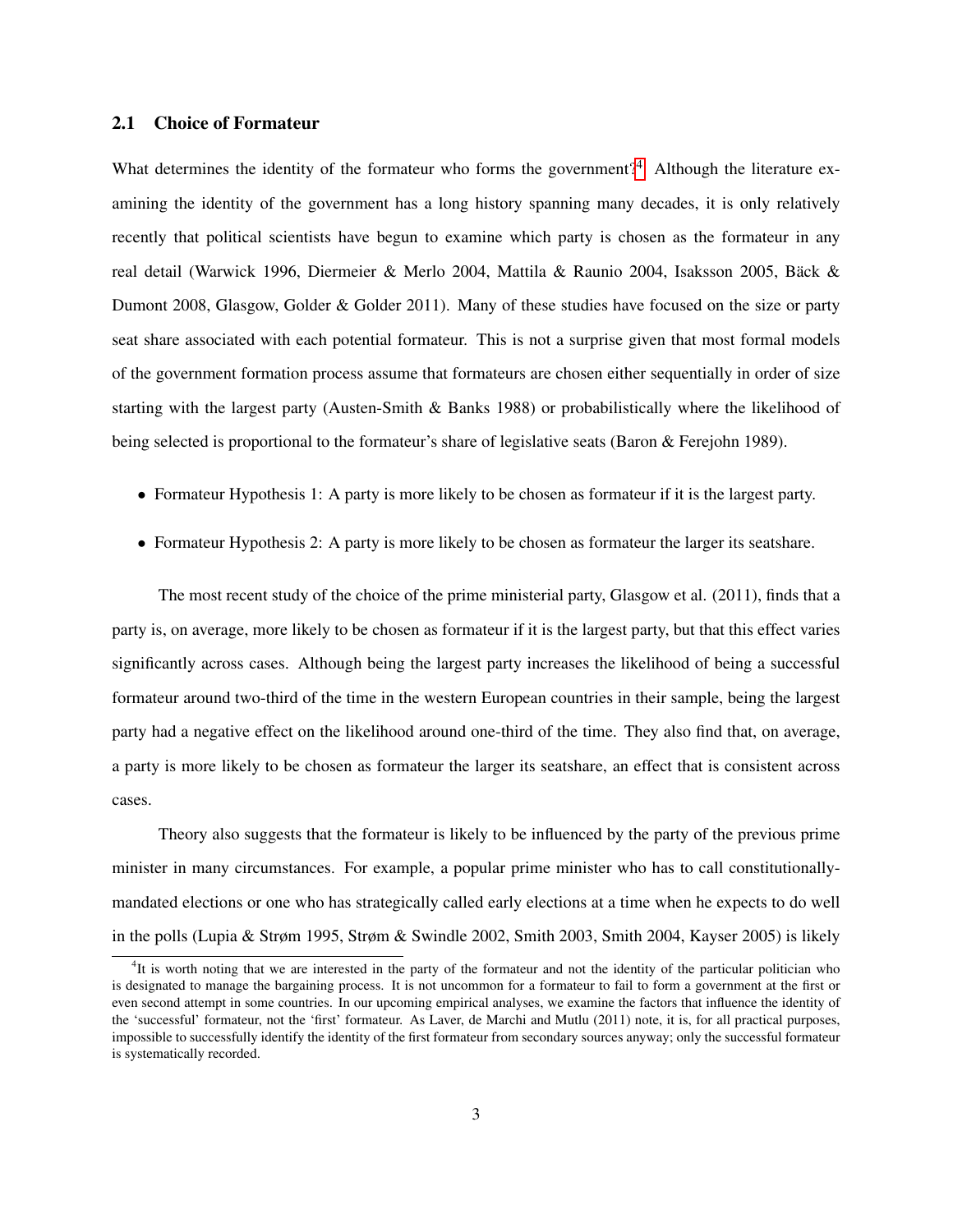to be in a strong position to be chosen as the formateur in the upcoming government formation process. Thus a good predictor of the next formateur might be the party of the incumbent prime minister. Indeed, Glasgow et al. (2011) do find that the party of the previous prime minister is more likely to be chosen as formateur than other parties, but that this effect is conditional on the previous government ending without conflict. Being the incumbent does a party no favors if the government ended in controversy or scandal, or was punished at the polls for providing unsuccessful policies.

• Formateur Hypothesis 3: The party of the previous prime minister is more likely to be chosen as formateur than other parties as long as the previous government did not end in conflict.

In addition to party size and incumbency status, the ideological location of the parties should also matter for formateur choice. Many models of the government formation process indicate that the median ideological party is likely to be in the government and play a significant role in the policy-making process, because the party that controls the median legislator is "effectively a dictator on policy" in one-dimensional theories of coalition bargaining (Laver & Schofield 1998, 111).

• Formateur Hypothesis 4: The party with the median ideological position is more likely to be chosen as formateur.

Evidence from Glasgow et al. (2011) suggest that the median party is more likely to be chosen as the prime ministerial party in their western European cases, though this pattern was not observed in their eastern European ones.

Finally, we ought not to forget the role of presidential heads of state, though they are often overlooked because their roles seem merely ceremonial compared to that of the prime minister in many countries. Several recent studies demonstrate the extent to which presidents affect the government formation process, particularly when it comes to the proportion of nonpartisan ministers in a cabinet (Amorim Neto & Strøm 2006, Schleiter & Morgan-Jones 2009, Tavits 2009, Schleiter & Morgan-Jones 2011). Glasgow et al. (2011) contribute to this new line of research by showing that presidents also play an active role in the partisan choice of PM party. Specifically, they show that indirectly elected presidents have an incentive to help their own parties gain the prime ministership but that their ability to effectively do this is diminished in the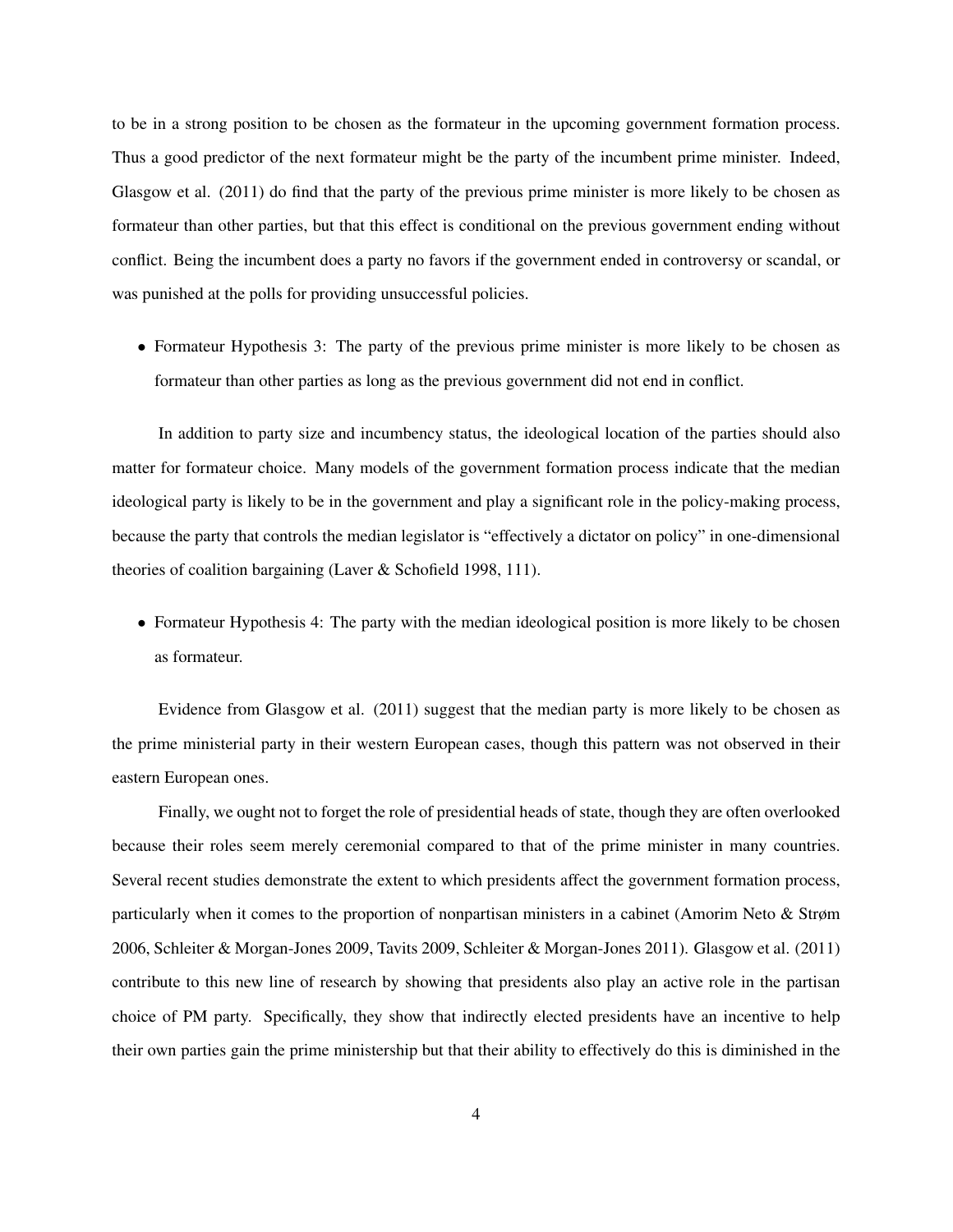presence of an investiture vote requirement.[5](#page-5-0)

• Formateur Hypothesis 5: The party of the president is more likely to be chosen as formateur. This is less likely to be the case if there is an investiture vote and/or the president is directly elected.

Having examined factors that might influence the choice of formateur, we now turn to factors thought to influence the party composition of the government.

### 2.2 Choice of Potential Government

What determines the party composition of the government? To some extent, we have already begun to isolate some features of a potential government that might make it more likely to enter office inasmuch as we are assuming that the successful formateur's party will be in the government. We need to consider, though, whether the same factors that influence formateur selection also affect the party composition of the cabinet independently of formateur choice. For instance, theory would suggest that potential coalitions containing the party with the median legislator should be more likely to get into office even if the formateur is not from that party. This is because a government containing the median party is more likely to be able to effectively make policy than a government that is faced with the median legislator as part of the opposition. In other words, the median ideological party is likely to influence both the choice of formateur and the choice of government. In contrast, it is not immediately obvious whether potential coalitions containing the party of the previous prime minister or those containing the largest party will be more likely to form once the choice of formateur is taken into account. For example, a situation in which the party of the formateur has changed hands may well reflect a substantial change in the bargaining environment. If this is the case, it is possible that the new formateur will try to avoid potential coalitions containing the previous prime minister's party. Whether this is what happens or not is ultimately a matter for empirical analysis. Importantly, our methodological approach allows us to say something about how these sorts of factors affect the choice of government and whether their effect is conditioned on the choice of formateur. The theoretical literature has

<span id="page-5-0"></span> ${}^{5}$ The idea is that a proposed government, and a proposed formateur, have to enjoy a higher level of explicit support in the legislature when there is an investiture vote than when there isn't one. When there is an investiture vote, the onus is on the government to demonstrate that it is supported by a legislative majority. In contrast, when there is no investiture vote, the onus is on the legislature to show that the government is not tolerated. This distinction between being *supported* and *tolerated* suggests that investiture votes might act as a constraint on the ability of presidents to influence the formateur selection process (Glasgow, Golder & Golder 2011).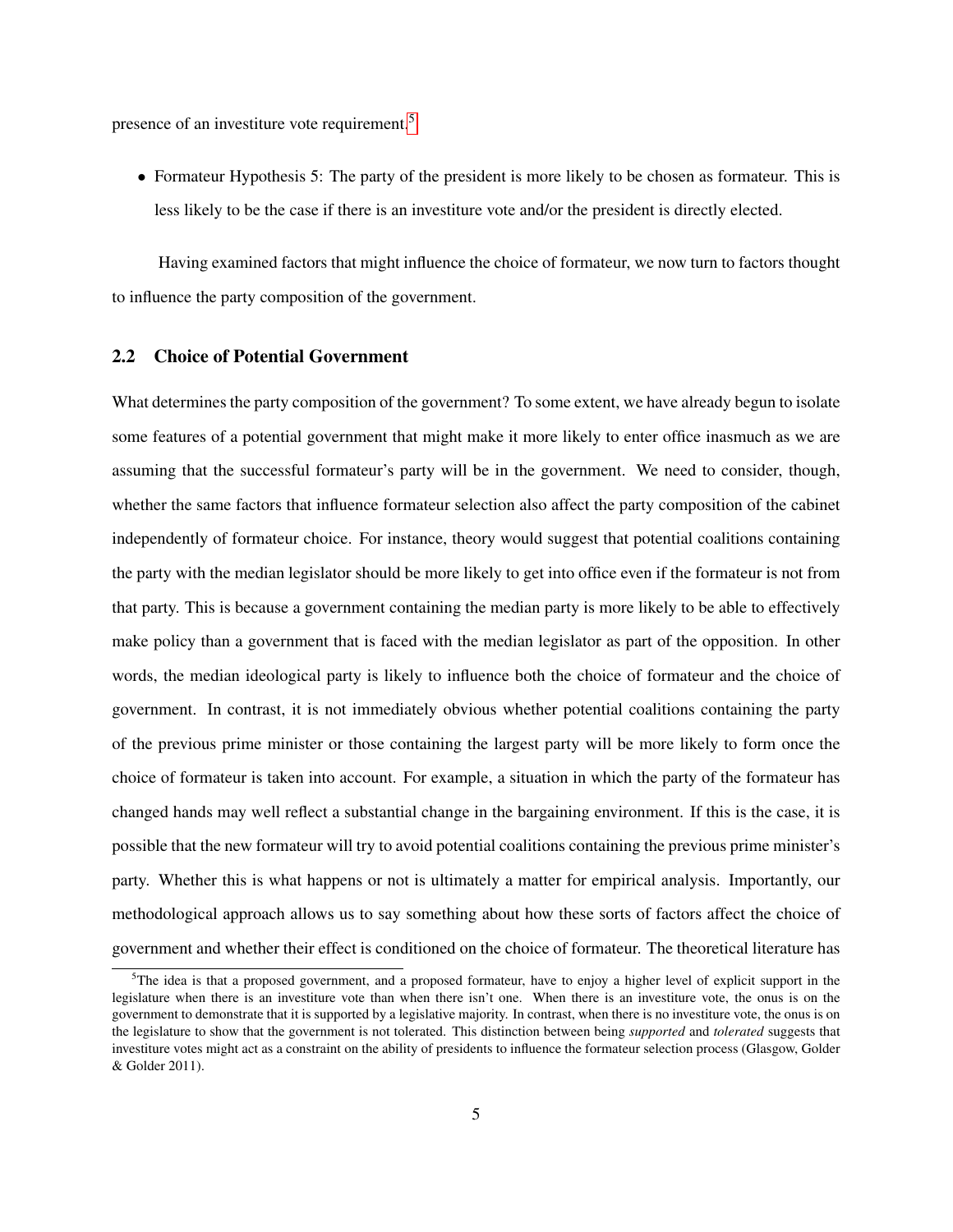focused on the role of size, ideology, and institutions in shaping the government formation process. We now examine the role of each of these factors in turn and generate hypotheses.

### 2.2.1 Size

Many of the early theories of the government formation process developed in the 1960s and 1970s focused on the effects of a potential governments's size on its chance of forming. Are majority governments more likely to form than minority governments? Are minimal winning coalitions (MWCs) more likely to form than other types of government, and so on? In terms of size, we can distinguish potential governments into four exhaustive and mutually exclusive types: minority, single party majority, minimal winning coalition, and surplus majority.<sup>[6](#page-6-0)</sup> All previous empirical studies of the government formation process have ignored formation opportunities where a single party controls a majority of the legislative seats. The implicit assumption in these analyses is presumably that the identity of the majority party is equivalent to the identity of the government that will form and no further analysis is necessary. The problem is that this assumption is not borne out by the empirical evidence. As Laver and Schofield (1998, 1) note, "Even in this apparently cut-and-dried situation, it is not unknown for political parties to bargain and for a coalition administration to be formed." Since we see no theoretical reason to throw away useful data, we prefer to include all government formation opportunities and estimate how the presence of a potential single party majority government affects the identity of the government that forms rather than drop them from our sample. We do, however, expect single-party majority governments to be more likely to take office than other government types. If no single party controls a majority of the seats, then a minimal winning coalition should form (Riker 1962). The logic behind both predictions is that parties seeking office will want to form governments that do not include any unnecessary members so as to maximize their own share of the office benefits. Thus, governments should control a majority, but not have 'extra' parties.

- Government Hypothesis 1: A potential government is more likely to form if it is a single party majority government.
- <span id="page-6-0"></span>• Government Hypothesis 2: Potential governments are more likely to form if they are minimal winning

<sup>&</sup>lt;sup>6</sup>Minority governments comprise parties that do not directly control a majority of the legislative seats. A minimal winning coalition is a coalition in which no single party can be removed from office without the government losing its majority status. A surplus majority coalition is one in which a single party can be removed from the cabinet without losing its majority status.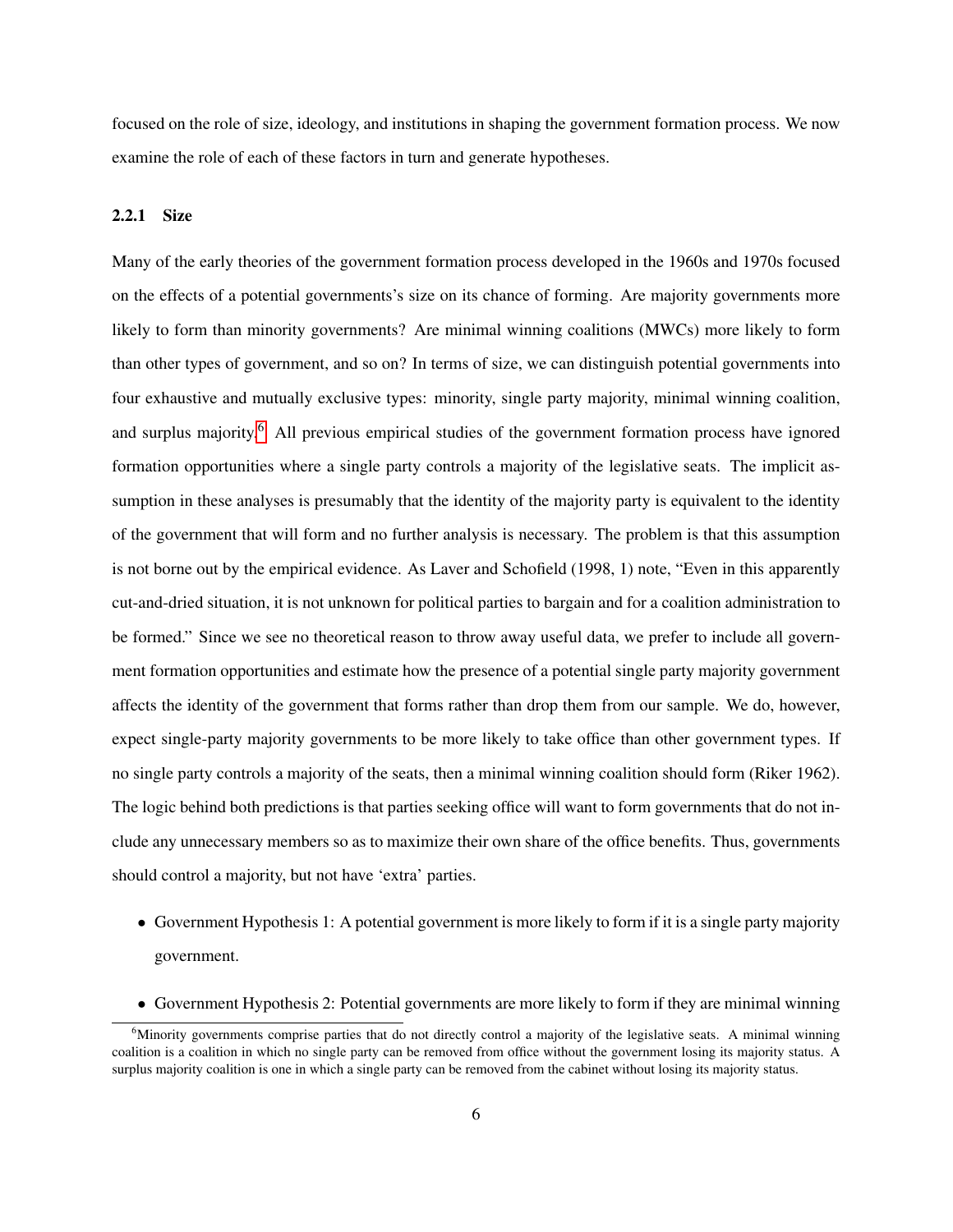coalitions.

• Government Hypothesis 3: Potential governments are less likely to form if they are minority or surplus majority governments.

Various other hypotheses relating to a potential government's size can be found in the theoretical literature as well. For example, Leiserson (1968) has argued that potential governments with fewer parties will be more likely to form since they should find it easier to reach agreement. Others have argued that potential governments that include the largest legislative party are also more likely to form because the largest party is often a crucial actor in the government formation process that cannot be excluded (Van Deemen 1989, Peleg 1981).

- Government Hypothesis 4: Potential governments are more likely to form the fewer parties that comprise them.
- Government Hypothesis 5: Potential governments are more likely to form if they contain the largest legislative party.

#### 2.2.2 Ideology

The theoretical literature provides several hypotheses about how the ideological composition of potential governments influences the government formation process. These hypotheses generally come from policyseeking models, which assume that political parties are motivated by policy goals rather than a desire to simply hold office. The most common prediction from these models is that potential governments are less likely to take office the more ideologically diverse they are (Axelrod 1970, De Swaan 1973). One reason for this is that parties wish to minimize the policy concessions they need to make when building majority legislative support. Another reason is that it is harder for ideologically diverse governments to reach an agreement on a coalition policy, which might prompt the parties in such a potential government to anticipate future problems. As Strøm et al. point out, the "greater the preference diversity between the parties, the more fragile their coalition is likely to be." (2010, 521).

• Government Hypothesis 6: Potential governments are less likely to form the more ideologically diverse they are.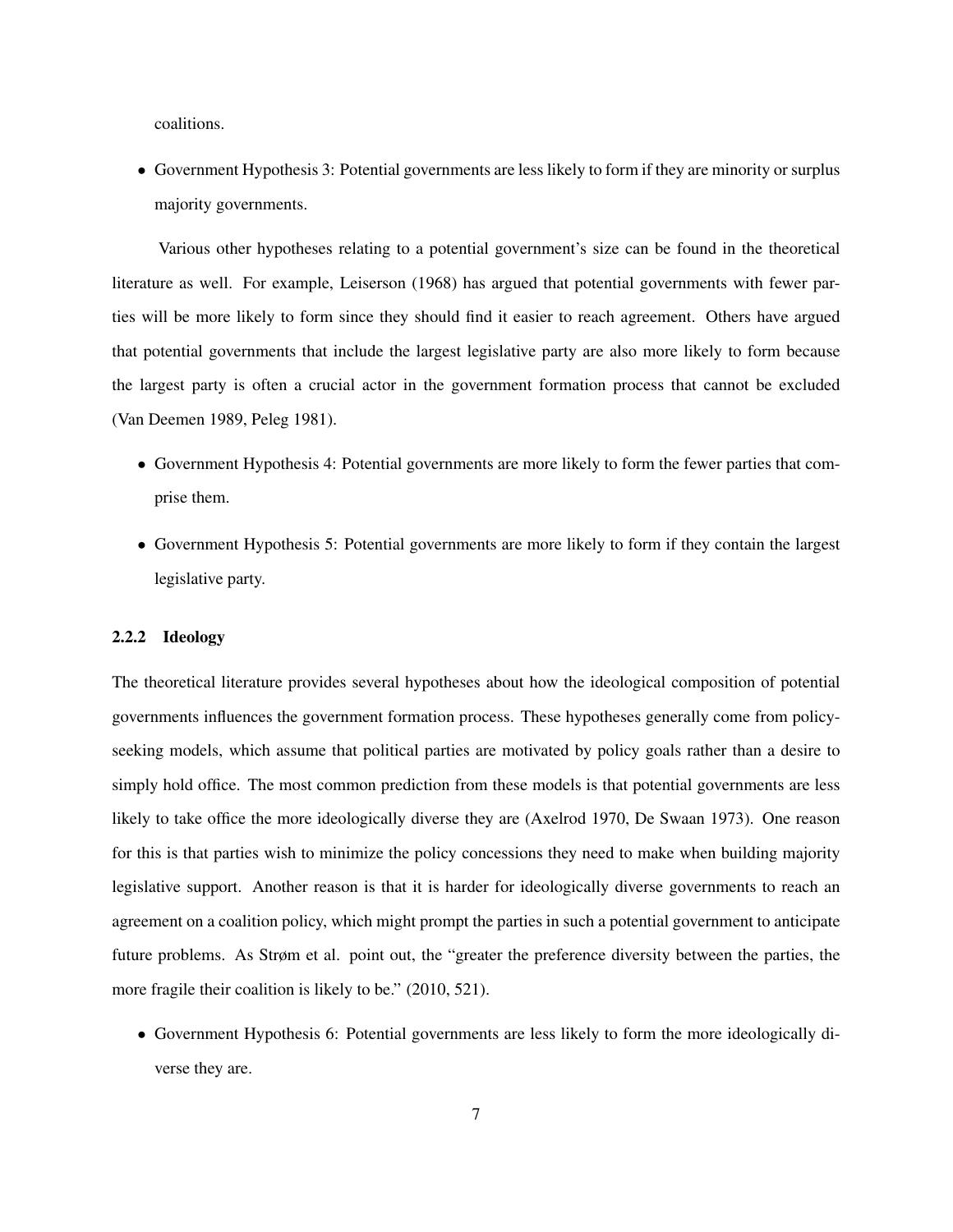A second prediction is that governments containing the median ideological party are more likely to enter office. As we noted earlier in our discussion of formateur selection, the logic behind this is that the median legislator can be thought of as "a dictator on policy" in one-dimensional models of government formation (Laver & Schofield 1998, 111). A third prediction is that minority governments are more likely to enter office if the 'majority' opposition is ideologically divided (Laver & Schofield 1998, 80-81). The reason is that minority governments are better able to exploit issue-by-issue differences between opposition parties to make policy and remain in office (Strøm 1990). A final 'ideological' prediction is that a potential government is more likely to form the closer its ideological position to that of the formateur; that is, formateurs will want to form government coalitions that are close to them ideologically (Austen-Smith  $\&$ Banks 1988, Baron 1991).

- Government Hypothesis 7: Potential governments are more likely to form if they contain the median ideological party.
- Government Hypothesis 8: Potential minority governments are more likely to form the greater the ideological divisions in the opposition.
- Government Hypothesis 9: Potential governments are more likely to form the closer they are ideologically to the formateur.

Note that testing this last hypothesis effectively requires that we link the choice of government with the choice of formateur in a single empirical framework. As such, this hypothesis cannot be tested with the standard models of government choice that are predominant in the literature.<sup>[7](#page-8-0)</sup>

#### 2.2.3 Institutions

More recent theories have explicitly focused on the role that institutions play in structuring the government formation process. Some of these institutionalist theories emphasize the role that particular actors play

<span id="page-8-0"></span> $<sup>7</sup>$ One might think to take the choice of successful formateur as given and simply examine whether potential governments that</sup> are closer to this particular formateur are more likely to be chosen. However, there are two reasons to question the utility of this approach. The first is that, in our opinion, taking the choice of successful formateur as given somewhat defeats the purpose of actually modeling the government formation process. The second is that it ignores the fact that the initial choice of formateur is likely to be endogenous to the characteristics of the set of potential governments from the which the formateur must choose. The endogeneity of formateur choice is something that we will return to in the next section.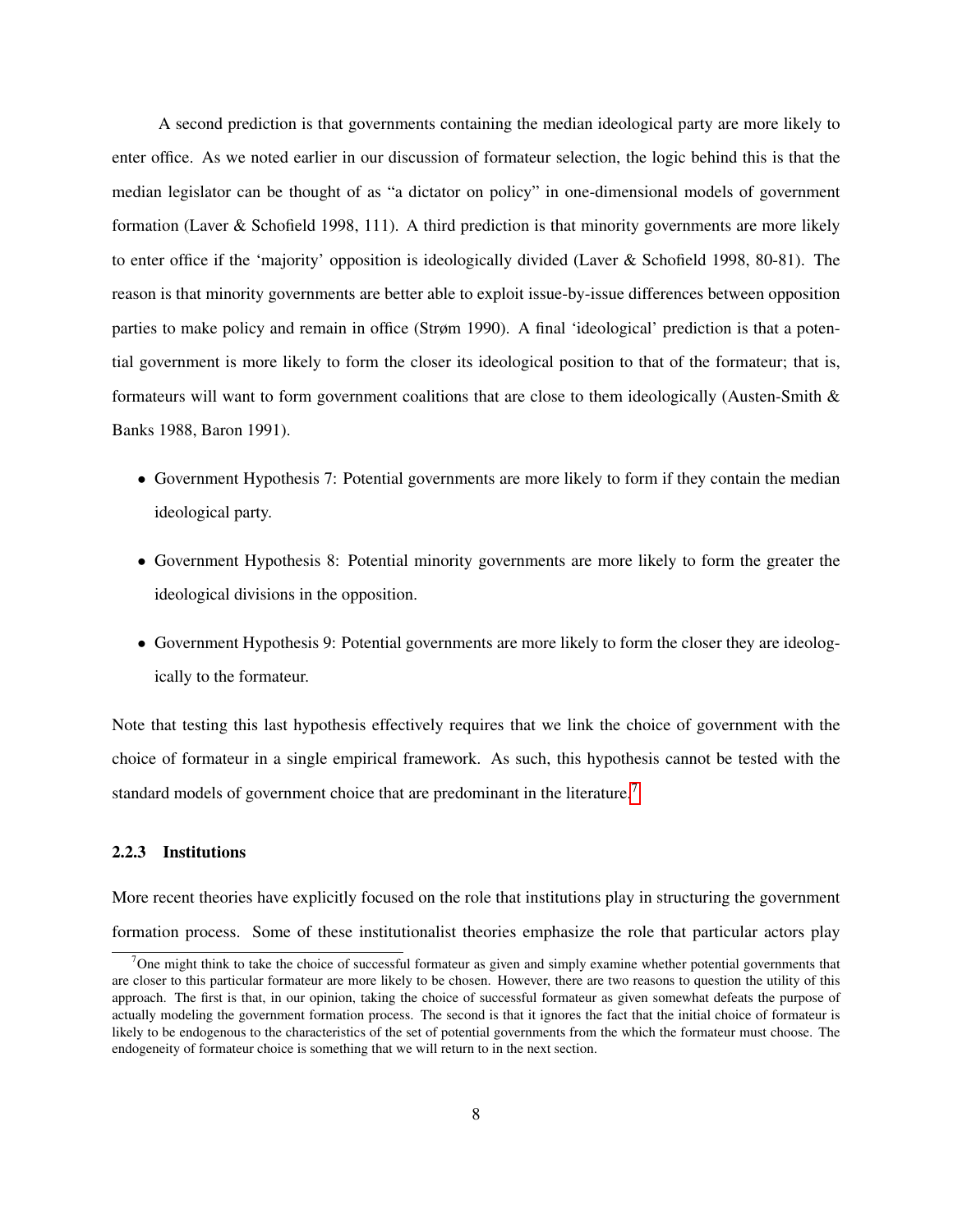in forming governments. Earlier, we presented arguments suggesting that the president and/or incumbent prime minister may, under certain circumstances, be able to influence the formateur selection process (Lupia & Strøm 1995, Strøm & Swindle 2002, Smith 2004, Kayser 2005, Kang 2009, Glasgow, Golder & Golder 2011). The same theoretical arguments might lead one to wonder whether these actors can also influence the choice of government. For example, is it the case that potential governments containing the party of the president or incumbent prime minister are more likely to form? Note that any effect of the incumbent prime minister might depend on whether the previous government ended in conflict, since incumbency is not likely to be advantageous in that scenario.

- Government Hypothesis 10: Potential governments are more likely to form if they contain the president's party.
- Government Hypothesis 11: Potential governments are more likely to form if they contain the incumbent prime minister's party, provided that the previous government did not end in conflict.

Other theories focus on specific institutions or arrangements that are thought to affect the likelihood that particular governments take office. For example, a number of scholars have suggested that minority governments are less likely in countries that require a formal investiture vote (Strøm 1990, Strøm, Budge & Laver 1994, Bergman 1995). To a large extent, investiture votes are essentially rubber stamps if the government seeking approval already controls a legislative majority. As a result, one would not expect an investiture vote to influence the likelihood that a majority government takes office. In contrast, there are reasons to believe that minority governments will find it harder to take office in countries where there is an investiture vote. These reasons are the same as we noted earlier to explain why investiture votes might constrain the ability of presidents to influence the selection of the formateur. In effect, minority governments must be explicitly supported rather than simply tolerated if there is an investiture vote.

• Government Hypothesis 12: Potential minority governments are less likely to form if there is an investiture vote.

We have drawn on both formal models and empirical accounts of the government formation process to identify five hypotheses relating to formateur selection and another twelve hypotheses relating to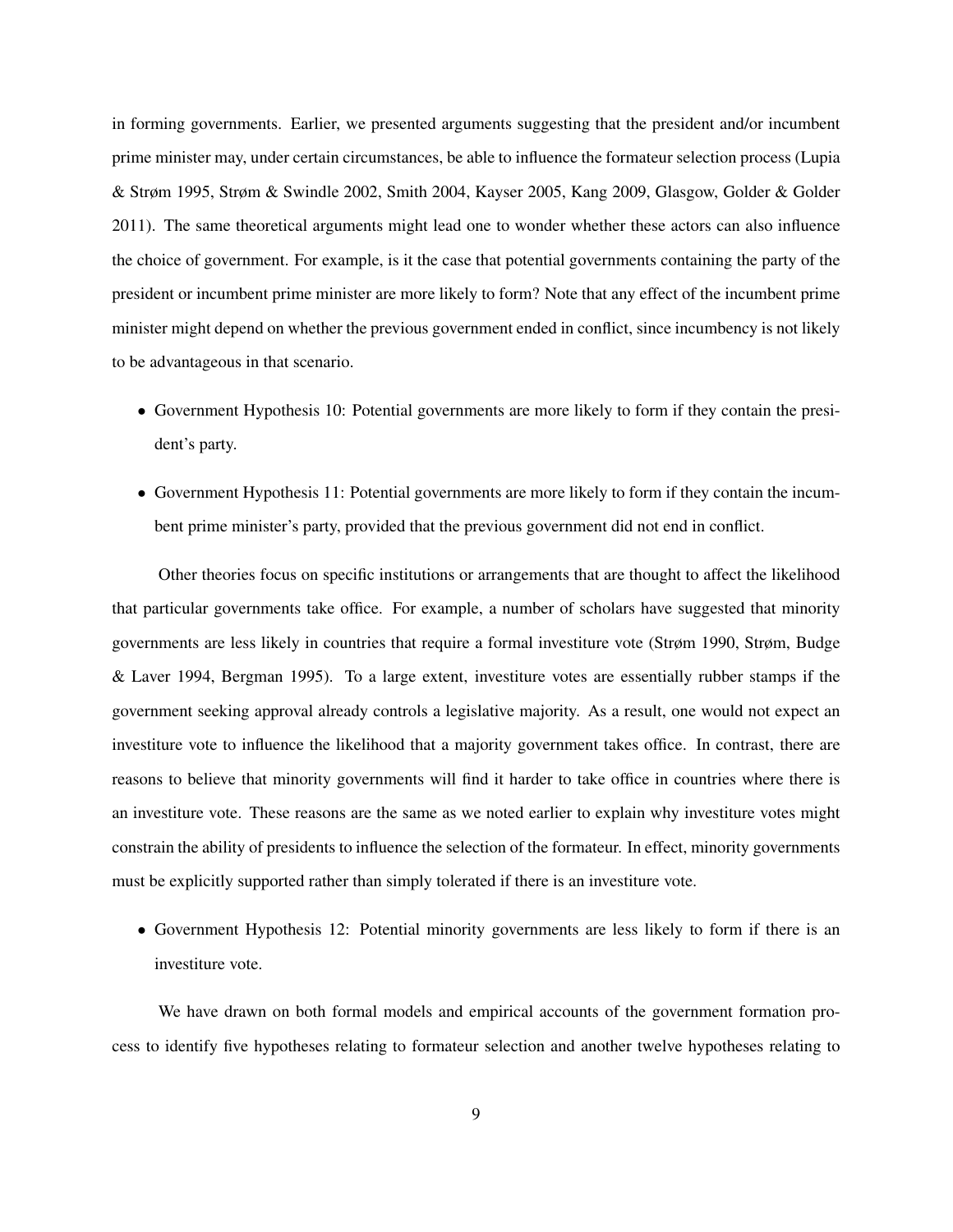government selection. We now turn to a discussion of the most appropriate way to empirically model the government formation process and evaluate these hypotheses.

### 3 Empirically Modelling the Government Formation Process

We argue that there are several characteristics of the government formation process that any empirical model of it should take into account. None of these characteristics will come as a surprise to anyone who has read descriptive accounts of the government formation process.

The first is that the government formation process involves the selection of a single government from the set of all potential governments. The second characteristic to take into account is the large amount of unobserved heterogeneity in the government formation process. Some potential government alternatives may be more (or less) attractive than others for reasons that are not fully captured by the independent variables in our models, such as personality clashes and ad hoc events. In general, it is easy to think how features specific to particular countries or elections that are not captured in the usual set of independent variables might make some government alternatives more or less attractive than others.

Related to this second point, the third characteristic of the government formation process that an empirical model should recognize is that the assumption of the independence of irrelevant alternatives (IIA) that is required for some modeling approaches is highly implausible.<sup>[8](#page-10-0)</sup> The IIA assumption basically states that the unobserved component associated with each government alternative is uncorrelated with the unobserved components for the other alternatives. The likelihood that IIA holds in the context of government formation where there can be tens, hundreds, or even thousands of alternatives that are often similar is extremely implausible. This is important because if the assumption of IIA is violated, then estimates from models requiring this assumption will be inconsistent, and the substitution patterns we estimate across potential governments will be incorrect.

In previous work we addressed these problems by introducing the mixed logit (Train 1998, McFadden & Train 2000, Glasgow 2001) to the study of the choice of the prime ministerial party and the choice of government (Glasgow, Golder & Golder 2011, Glasgow, Golder & Golder 2012). As with another common choice for modeling government formation, the conditional logit, the mixed logit treats each government

<span id="page-10-0"></span><sup>8</sup>The conditional logit model relies on the assumption of IIA.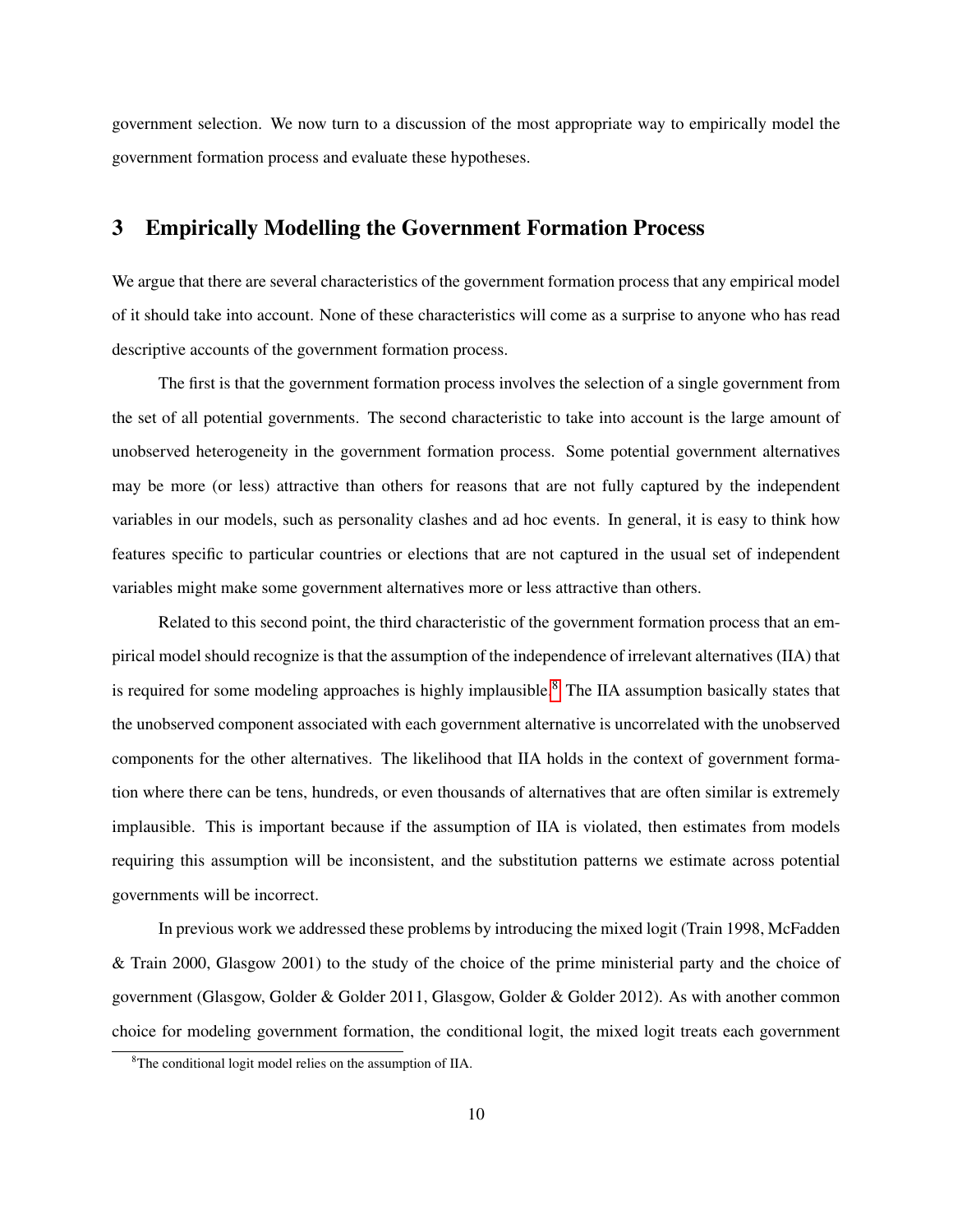formation opportunity as the unit of analysis, with each potential government treated as a choice alternative. However, the mixed logit also allows for random coefficients, which addresses our substantive concerns with unobserved heterogeneity and our methodological concerns with IIA violations.

Before addressing the fourth characteristic of government formation that we wish to take into account, we provide a description of the mixed logit model which allows us to capture the first three characteristics. Substantively, we want to specify a model where the effects of the independent variables are allowed to vary across government formation opportunities. For example, we might want to allow for the possibility that the effect of the presence of the largest party in a potential government might vary depending on whether the other parties in the potential coalition feel that this party will be easy to work with – a large ally would be a positive, but a large party with a recalcitrant leader would be a negative. This is something that is very difficult to observe, let alone measure. We can allow the effects of such independent variables to vary across formation opportunities through a random coefficients setup in our mixed logit model, where the independent variables have a mean effect  $\beta$  that is adjusted upward or downward by some amount  $\eta_i$  in each government formation opportunity i.

If we could observe this adjustment for each formation opportunity, then the probability that government  $j$  is selected in formation opportunity i would be the familiar conditional logit probability, with each probability adjusted by adding the constant term  $\eta_i$  to  $\beta$ :

<span id="page-11-0"></span>
$$
P_{ij} = \frac{e^{x_{ij}\beta + x_{ij}\eta_i}}{\sum_{k=1}^{K} e^{x_{ik}\beta + x_{ik}\eta_i}}
$$
\n
$$
\tag{1}
$$

Given that  $\eta_i$  is a function of the unobserved or unmeasured factors that affect government choice, it is not actually observed. Thus we specify a joint probability distribution  $q(\eta|\Omega)$  for  $\eta$ , where  $\Omega$  are the fixed parameters of the distribution  $q$  – this specifies the distributions of our random coefficients. We can then obtain the unconditional probability that a potential government is selected by integrating the term in Eq. [\(1\)](#page-11-0) over all possible values of  $\eta$  weighted by the density function of  $\eta$  as given by g:

<span id="page-11-1"></span>
$$
P_{ij} = \int \left[ \frac{e^{x_{ij}\beta + x_{ij}\eta_i}}{\sum_{k=1}^K e^{x_{ik}\beta + x_{ik}\eta_i}} \right] g(\eta|\Omega) d\eta \tag{2}
$$

In this mixed logit model, the choice probabilities are a mixture of conditional logit probabilities, each with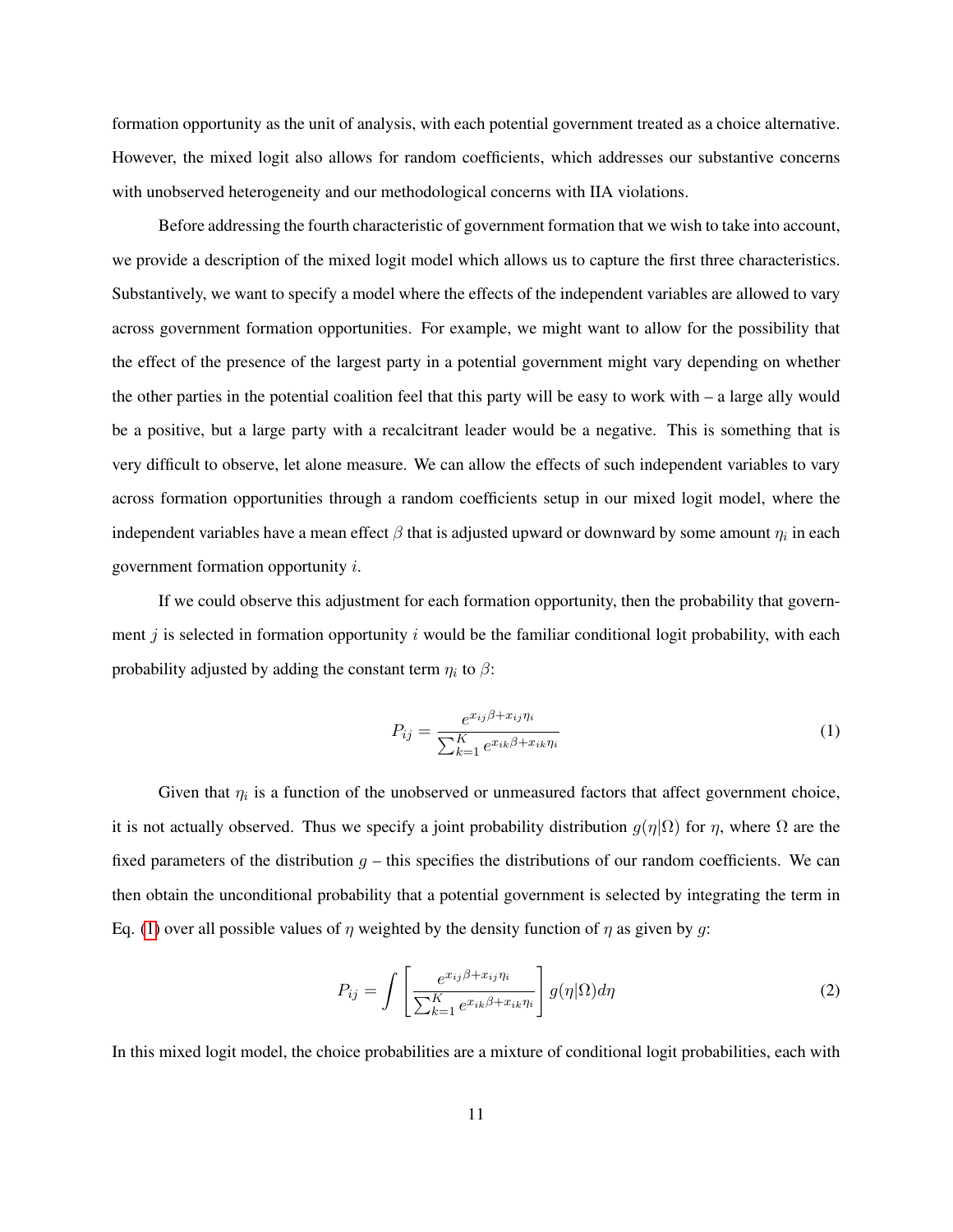different values for the  $\eta s$  and a weight determined by the mixing distribution g. Estimating this mixed logit gives us  $\beta$  and  $\Omega$  – the means and covariance matrix of our random coefficients. Note that while  $\eta$ varies across government formation opportunities, it does not vary across potential governments in a single formation opportunity. This introduces correlation across potential governments into the factors that affect the probability that a cabinet will enter office, thereby relaxing the IIA assumption, even if the covariance matrix of the random coefficients  $\Omega$  is diagonal.

Mixed logit models are extremely flexible and researchers can specify any distribution they wish for the ηs. In general, MXL models cannot be estimated through standard maximum likelihood techniques because the integral for the choice probabilities in Eq. [\(2\)](#page-11-1) has no closed-form solution. Instead, they are estimated through maximum simulated likelihood. For each formation opportunity, a value for  $\eta_i$  is drawn from  $g(\eta|\Omega)$  and used to calculate  $\hat{P}_{ij}$ , the conditional choice probability in Eq. [\(1\)](#page-11-0). This process is repeated R times and the integration over  $g(\eta|\Omega)$  is approximated by averaging over the R conditional choice probabilities for each formation opportunity. A simulated log-likelihood function is then created from these simulated probabilities and is maximized with conventional maximum likelihood techniques. In our estimates below we use 200 Halton draws to calculate the conditional choice probabilities. The use of quasi-random sequences such as Halton draws allows for a better coverage of the interval over which the integration is to be performed (for a given number of draws) than if we were to draw randomly, greatly increasing the speed of estimation (Train 2009, 228).

Finally, we wish to account for the fact that the government formation process is sequential and nested in nature – a formateur is initially chosen who then tries to form a government that contains her own party. We illustrate this two-step government formation process in Figure [1](#page-13-0) for a government formation opportunity in a country with three parties, A, B, and C. In the first step, one of the three parties is chosen as the formateur. The formateur then chooses one of the four possible governments that include his or her own party. Figure [1](#page-13-0) indicates that although there are seven potential governments that differ in terms of their party composition (A, B, C, AB, AC, BC, ABC), there are actually twelve different ways that these governments can form (that is, twelve formateur-coalition pairs). For example, coalition AB can result from a process where formateur A chooses AB or a process where formateur B chooses AB; the prime minister is from party A in the former case and from party B in the latter case. This is an important point given the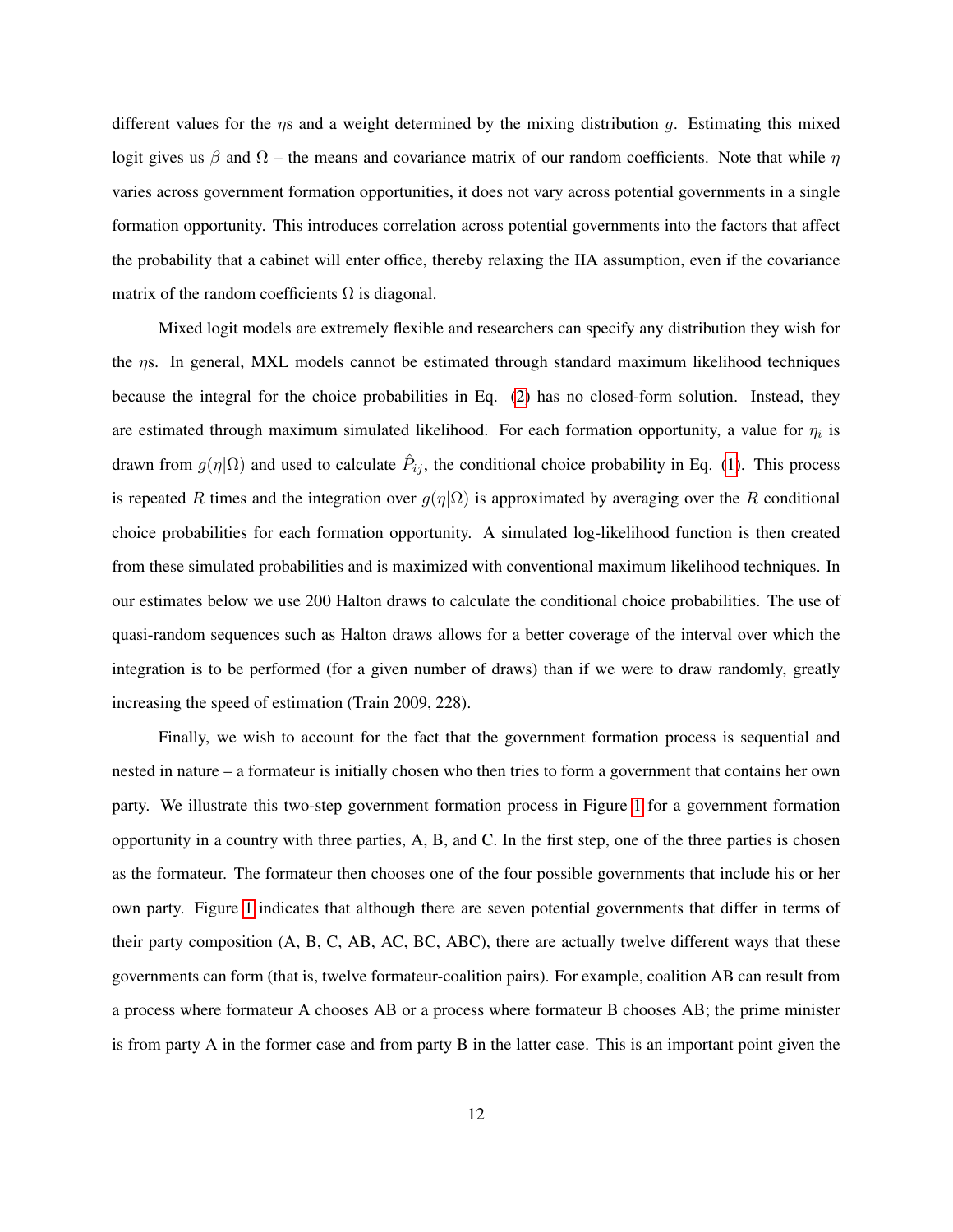

### <span id="page-13-0"></span>Figure 1: Sequential Nature of the Government Formation Process

7 Different Potential Governments: A, B, C, AB, AC, BC, ABC

significance of being prime minister in a parliamentary democracy. For politicians (and voters) who care about office and policy, a coalition AB with formateur A will not be seen as interchangeable with a coalition AB with formateur B.<sup>[9](#page-13-1)</sup> This is something that an empirical model of the government formation process should ideally recognize.

Not only does Figure [1](#page-13-0) illustrate the sequential nature of the government formation process, but it also highlights the fact that the choice of the formateur will likely be influenced by the characteristics or party composition of the potential governments available in the second stage. Although this strategic aspect of formateur selection is something that is explicitly recognized by a few recent models of the government formation process where the formateur is endogenously chosen (see, e.g., Bassi (2013)), it is ignored by previous empirical analyses of the choice of formateur (Warwick 1996, Diermeier & Merlo 2004, Mattila & Raunio 2004, Isaksson 2005, Bäck & Dumont 2008, Glasgow, Golder & Golder 2011).

While estimating a mixed logit model on potential government data represents an advance over pre-

<span id="page-13-1"></span><sup>1</sup> new government, it soon became apparent that the only viable option for a majority government was a "grand coalition" between <sup>9</sup>As an example, consider the 2005 government formation process in Germany. During negotiations over the formation of a the CDU/CSU and the SPD. Despite this, there was a considerable delay in the formation of this coalition government with the leader of the CDU, Angela Merkel, and the leader of the SPD, Gerhard Schröder, both insisting that they should be Chancellor. What made this government formation process particularly interesting was that Schröder claimed that he should be Chancellor on the grounds that the SPD was the largest *party*, whereas Merkel claimed that she should be Chancellor on the grounds that the CDU/CSU together formed the largest single *group* in the Bundestag. The point here is that the two party leaders clearly thought that it mattered whether the grand coalition would be led by the CDU/CSU or the SPD.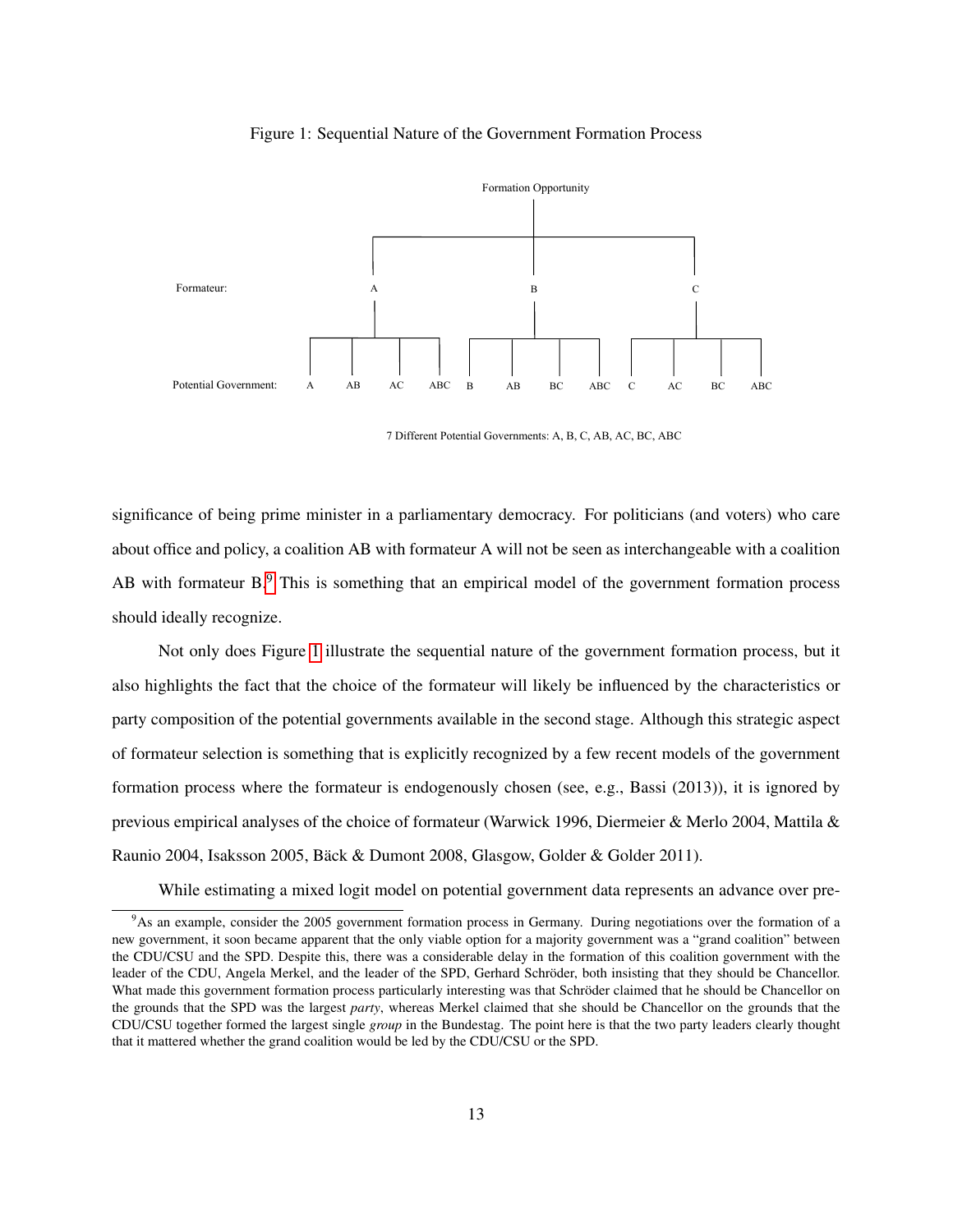vious empirical strategies, this approach still does not address the sequential nature of the government formation process. One possibility would be to specify a nested logit with a formateur selected first, and the formateur then selecting a coalition from the set of all coalitions that includes the formateur party.[10](#page-14-0) The nested logit relaxes the IIA assumption across nests, but maintains the IIA assumption within nests, and allows the choice in the second level (the choice of coalition) to depend on the choice in the first level (the choice of formateur).

As a first cut at estimating a model of government choice, we specify a mixed logit in a way that approximates the substitution patterns of a nested logit, by specifying a dummy variable for each nest and estimating a random coefficient on each of these dummy variables (the mean of one dummy variable must be constrained to zero) (Train 2009, 167). This will capture the substitution pattern typically assumed when specifying a nested logit – that substitution within nests is greater than substitution across nests. That is, this specification assumes that coalitions led by party A tend to be more similar to each other than coalitions led by party B. Adding additional random coefficients to this model can also change the substitution patterns within nests, allowing sets of coalitions within a nest to be correlated. This is the mixed logit specification we use below. Estimating this mixed logit should allow us to distinguish between formateur-level and coalition-level effects, and allow the set of potential governments in the second level to influence the choice of formateur in the first level.

This model should also allow us to evaluate a number of additional hypotheses about the government formation process that cannot be tested in the standard conditional logit or mixed logit framework. For example, we plan to explicitly examine how the selection of the formateur influences the overall party composition of the government. We want to evaluate whether certain factors influence the choice of formateur, the choice of the government, or both. For instance, does having the largest seat share mean that a party is more likely to join a coalition, does it mean that party is more likely to be selected as formateur and form a coalition including itself, or both? In the next section, we begin to test some of the hypotheses outlined

<span id="page-14-0"></span> $10$ One might think that a fully structural model of the government formation process like those found in other areas of political science (Signorino 1999, Signorino & Tarar 2006) would provide an even closer fit between theory and empirics. Unfortunately, we do not believe that it is possible to construct such a model of government choice. The problem is that one cannot simply transform the illustrative tree in Figure [1](#page-13-0) into a 'game-tree' that applies to all government formation opportunities because the number of parties, and, hence, the number of branches, varies both within and between countries. Although Diermeier, Eraslan and Merlo (2003) present a structural model of government formation, their model is not designed to, and is incapable of, predicting the identity or party composition of the government. In sum, we believe that the model that we propose comes as close as is currently possible to a fully structural model of government choice.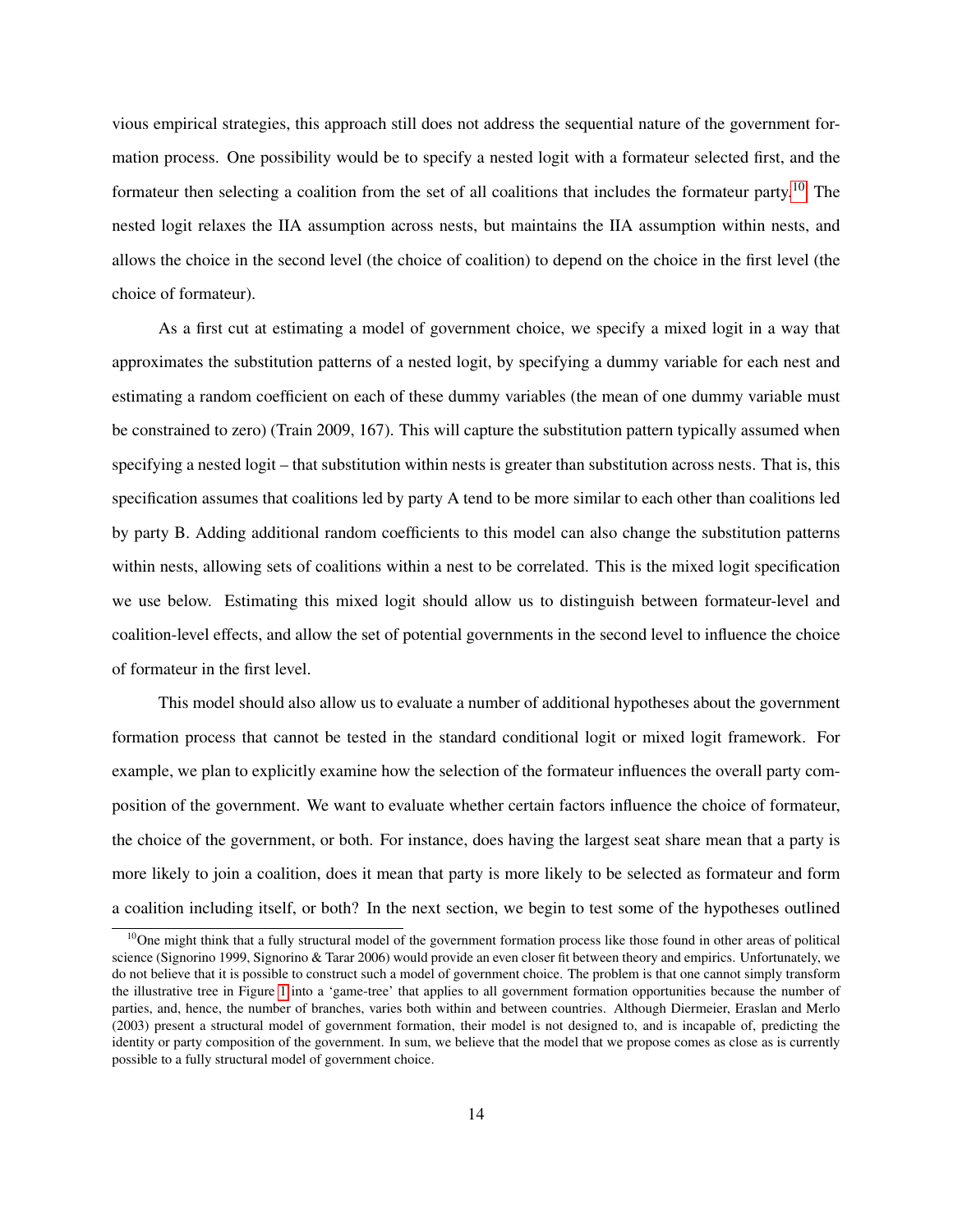earlier linking ideological, institutional, and 'size' variables to the choice of formateur and government.

# 4 Empirical Analysis

### 4.1 Data and Specification

To create the data set to test our hypotheses, we began with the set of countries that are members of the Council of Europe.<sup>[11](#page-15-0)</sup> Of the 47 member countries, we excluded seven on the grounds that they are not par-liamentary, that is, the government cabinet cannot be removed by the legislature by a vote of no confidence.<sup>[12](#page-15-1)</sup> This leaves us with 40 countries that enter the data set when the post-WWII era begins or when the country democratizes (for example, Spain and Portugal enter in the 1970s, and most eastern European countries en-ter in the 1990s).<sup>[13](#page-15-2)</sup> We build on a couple of existing data sets, extending each through 2012 and then adding additional countries. For 17 western European countries through 1998, we used the governments identified by the Comparative Parliamentary Democracy Data Archive project (Müller & Strøm 2000, Strøm, Müller & Bergman 2003, Indriðason 2005).<sup>[14](#page-15-3)</sup> For 11 eastern European countries through 2010, we used the governments identified by Conrad & Golder (2010). We updated the information for these 28 countries through December 31, 2012, and gathered data on governments in 12 additional countries. From this, we generated a data set with all potential governments in each formation opportunity.<sup>[15](#page-15-4)</sup> We have information on the seat share of all of the parties in each legislature, as well as ideological positions for most of them; the ideology data comes from the DPEG project of Benoit, Herzog & Caulfield (2013).<sup>[16](#page-15-5)</sup> From this information, we can

<span id="page-15-0"></span> $11$ The Council of Europe is a human rights organization open to all countries in the geographic region commonly associated with Europe. All member states in the Council of Europe member have signed the European Convention on Human Rights. (Within this region, the only state that is not a member is Belarus; although it applied for membership in the 1990s, its government does not meet the CoE's criteria for democratic legitimacy.)

<span id="page-15-2"></span><span id="page-15-1"></span><sup>&</sup>lt;sup>12</sup>We omit Andorra, Azerbaijan, Bosnia and Herzegovina, Cyprus, Monaco, San Marino, and Switzerland.

<sup>&</sup>lt;sup>13</sup>The countries are Albania, Armenia, Austria, Belgium, Bulgaria, Croatia, Czech Republic, Denmark, Estonia, Finland, France (4th and 5th Republics), Germany, Georgia, Greece, Hungary, Iceland, Ireland, Italy, Latvia, Liechtenstein, Lithuania, Luxembourg, (TFYRO) Macedonia, Malta, Moldova, Montenegro, Netherlands, Norway, Poland, Portugal, Romania, Russia, Serbia, Slovak Republic, Slovenia, Spain, Sweden, Turkey, Ukraine, and the United Kingdom.

<span id="page-15-4"></span><span id="page-15-3"></span> $14$ For more information, see <http://www.erdda.se/>.

 $<sup>15</sup>$ As we mentioned above, if parties A, B, and C were elected to the parliament, then the potential governments in the government</sup> formation opportunity following the election comprise, A, B, C, AB, AC, BC, and ABC.

<span id="page-15-5"></span><sup>&</sup>lt;sup>16</sup>The Database of Parties, Elections, and Governments (DPEG) from Benoit et al. provides logit scales created from the leftright measures provided by the Comparative Manifesto Data project. See Lowe et al. (2011) and Benoit et al. (2009) for a discussion of these measures, and of using text to discern party policy generally. Measuring party ideologies on a right-left policy dimension is often based on the absolute quantity of "right" versus "left" statements, or quasi-sentences, in a party's campaign manifesto, referred to as R and L, respectively. Lowe et al. (2011, 131) suggest that using a measure based on R/L provides a better expression of the policy position rather than one based on  $R + L$ . In particular, they suggest that a good measure for considering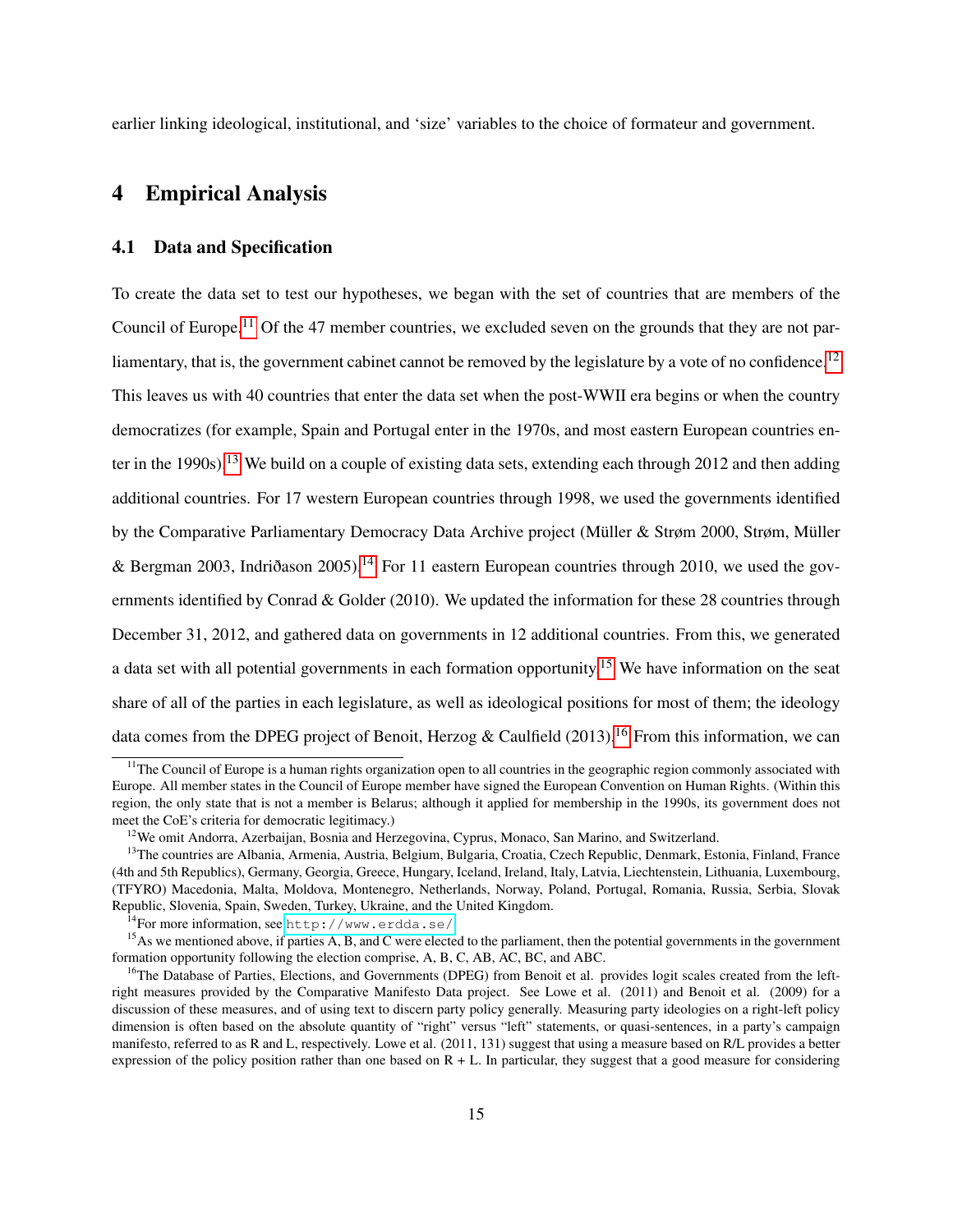determine the number of parties in each potential government, as well as whether a potential government would be a single-party majority government, a minimal winning coalition, a minority government, a surplus majority government, contain the largest legislative party, contain the party with the median legislator, or contain the party of the previous prime minister.

We ignore all selection opportunities where the successful formateur (prime minister) is non-partisan or where the government itself was nonpartisan. This led us to exclude 51 formation opportunities. An additional 31 formation opportunities are omitted because we have no observation for the party of the previous prime minister. After these omissions, we are left with 699 government formation opportunities and 147,653 potential coalitions.

We need to consider the nested structure of our data, specifically the fact that overlapping sets of coalitions can be grouped under potential formateurs. In the model below we specify nests for the seven largest parties in the formation opportunity. In our data there were no examples of a party smaller than the seventh largest party becoming the formateur, so we cannot define nests for parties smaller than this (the dummay variables on the eighth through fourteenth largest parties as formateur would perfectly predict zero, and would thus have infinite negative coefficients). Defining nests by party size allows us to define the dummy variables that define these choices in a general way that works across different countries and elections.

In order to distinguish between different formateurs leading the same coalition of parties we expand the data based on each potential government described above to be data based on each potential formateurcoalition pair. A particular coalition of parties, say AB, will be counted as one government if the prime minister is from Party A and a different government if the prime minister is from Party B. That is, we have the set of all possible coalitions that could have the largest party as the prime minister, another set that has the second largest party as prime minister, and so on. The party composition of each set of coalitions overlaps – for instance, if the formation opportunity has parties A, B, and C, the coalition ABC will appear three times,

<sup>&</sup>quot;proportional changes on a symmetrical left-right scale" is the empirical logit:  $\theta^{(L)} = log \frac{R+5}{L+5}$ , which can also be expressed as  $log(R + .5) - log(L + .5)$ . This logit scale "has no predefined end points: given enough sentences, it is possible to generate positions of any level of extremity. [...] We should note that although  $\theta^{(L)}$  is defined as a (logged) ratio, it offers interval not ratio level measurement. In particular,  $\theta^{(L)} = 0$  should not automatically be identified as a substantively centrist policy position. In the absence of an external anchor, e.g., to policy outcomes, a centrist position would be some function of the mean or median position on an issue of the parties contesting the election. How this position will be expressed in R, L terms will depend on historically contingent country-level factors."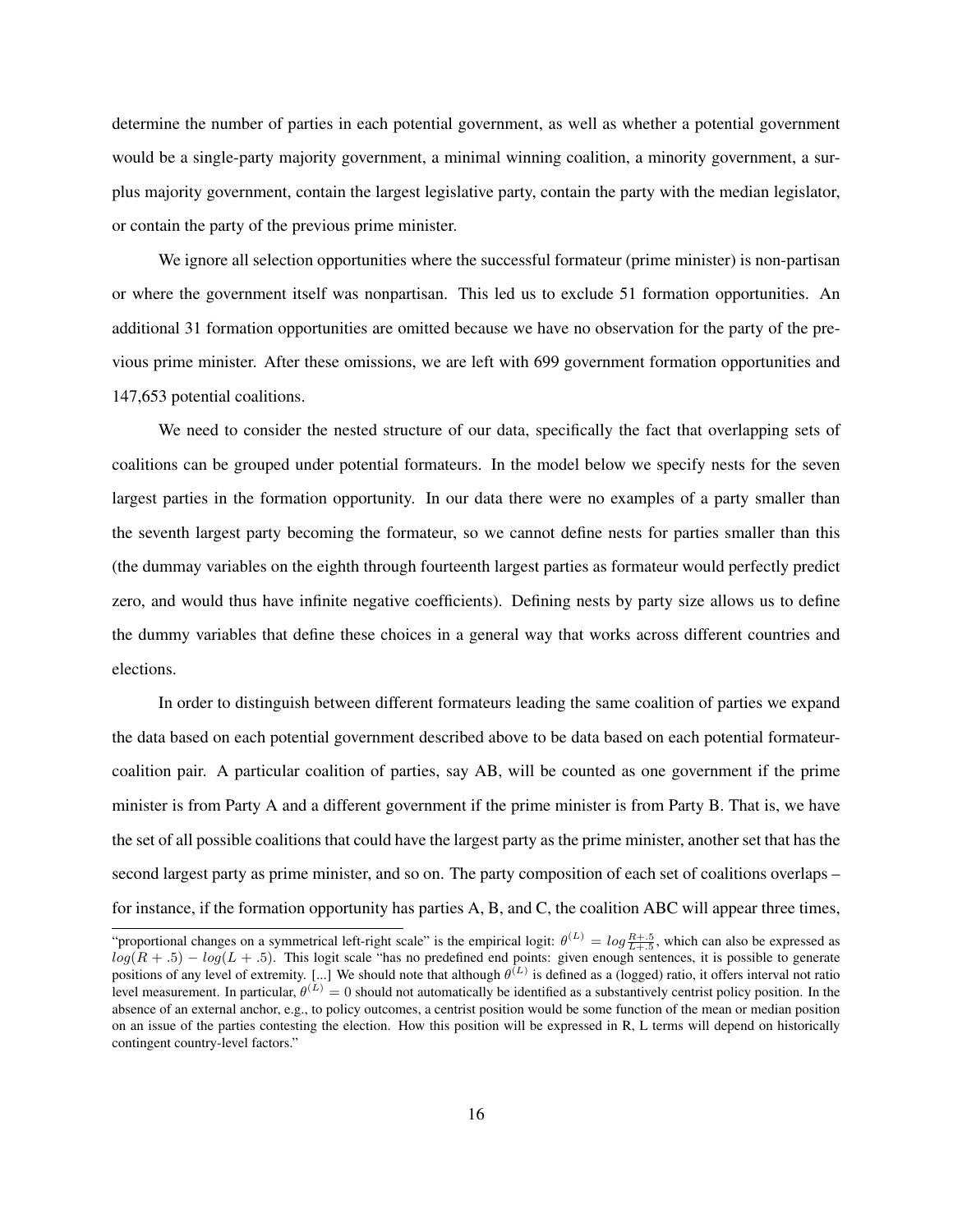in nests A, B, and C. This expands our data from 147,653 coalitions to 507,112 formateur-coalition pairs.

We were able to estimate a mixed logit on this many formateur-coalition pairs in less than an hour with Stata 12.0 on a Windows machine. We did consider an alternative "big data" estimation technique, where we would expand our 500,000+ observations by the number of Halton draws, and treat each formateurcoalition-random draw set as an observation. The reason for doing this would be to avoid looping over the 500,000+ observations to create the log-likelihood with the Halton draws. This would have yielded 100,000,000 "observations," which is probably too much data to hold in memory for most software packages. We could estimate a model in this way by reading on some of the data, updating the log-likelihood for those observations, and then discarding that data and moving on to the next batch. Ultimately this approach was not necessary, as Stata was about to hold the data in memory and was sufficiently fast in creating the log-likelihood function for the mixed logit.

For this preliminary test of our nested mixed logit model, we chose a basic specification that includes only some of the covariates we plan to use in later iterations. Thus we are not testing all of the hypotheses laid out earlier. We test only some of the government coalition hypotheses at this time. For the choice of formateur, we include the dummy variables that define our seven formateur nests, as described above.

To capture coalition size effects we include four variables. We include *Coalition Size*, measured by legislative seatshare, and also include *Coalition Size*<sup>2</sup> (divided by 100 to rescale the variable) to capture the idea that larger coalitions are more likely to get into government, but that the benefits to size are decreasing as size increases. We also include a dummy variable for *Government Contains Largest Party* to capture any additional advantage these coalitions might have. We also include a measure of the number of parties in the coalition. We also test hypotheses related to government type, so that we can see the effect of being a *Minimal Winning Coalition* or a *Minority* coalition compared to a surplus majority coalition (the omitted category).

We include two measures of the ideological composition of the government. A dummy variable indicates whether the potential government contains the median party. We also include a measure of the seatshare-weighted distance between the potential formateur and the other coalition partners. Note that this measure will vary across the same potential government depending on the identity of the formateur – for example, if party A is large and party B is small, the weighted distance from the formateur will be larger if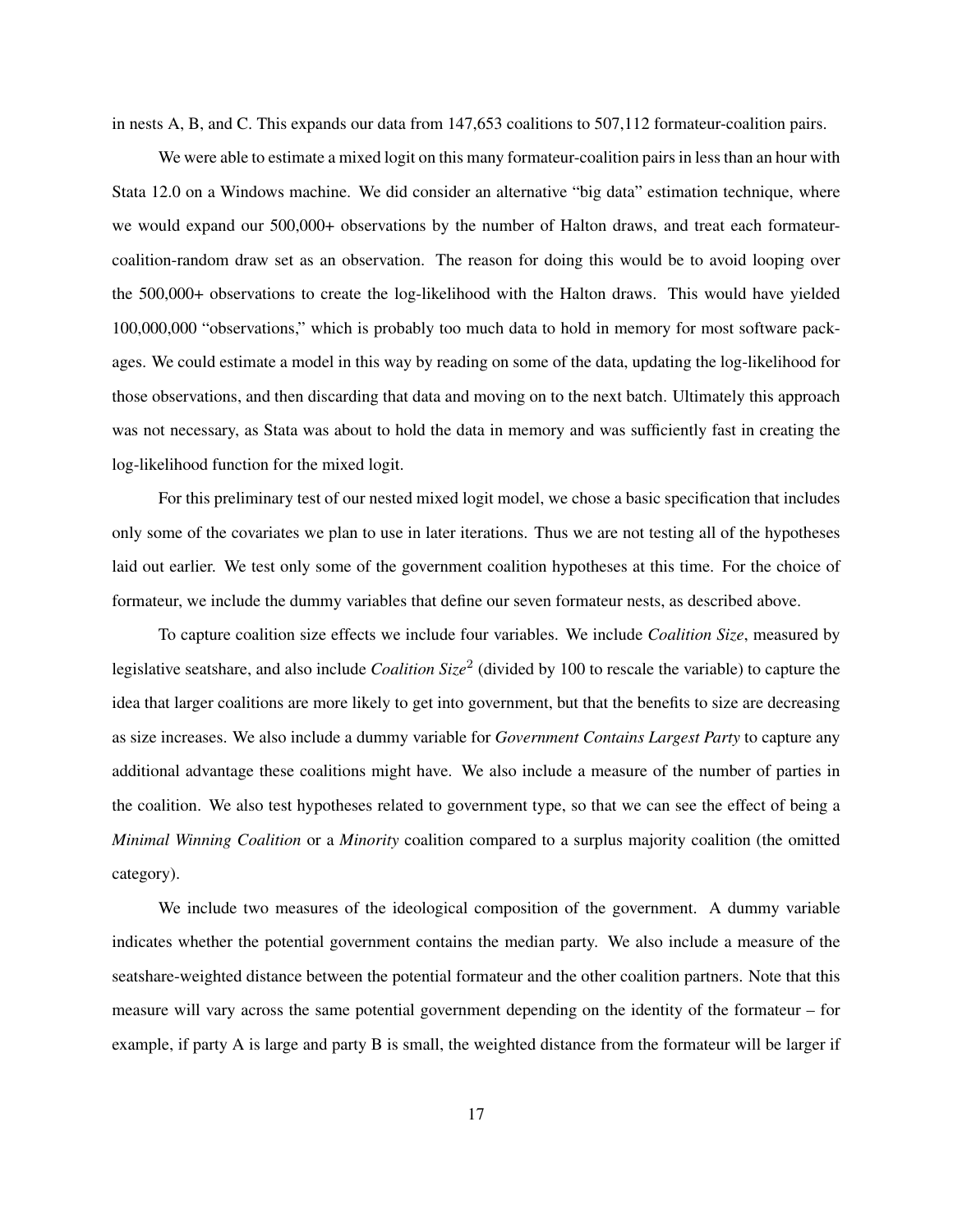B is the formateur than if A is the formateur. This suggests that the probability that a coalition forms will depend on the identity of the formateur, which is a hypothesis we could not test with simple coalition-level data.

We also include measures of previous experience in government. Dummy variables indicate whether the potential coalition includes the party of the *Previous Prime Minister* or whether the potential formateurcoalition pair is the incumbent. We also have a dummy variable indicating whether the potential government contains at least one incumbent party – if the previous government does not re-form, we expect these coalitions to be disadvantaged.

We define our nests for the seven largest parties with seven dummy variables. The coefficients on these dummy variables are specified as normally distributed random coefficients in order to capture the correlation across the choice alternatives within each nest, which allows choice alternatives with each nest to be more similar to each other than alternatives in other nests. This is analogous to the substitution pattern that a nested logit is meant to capture. In order to identify the model we restrict the distribution on the dummy variable for nest 1 (largest party as formateur) to be  $N(0,1)$ .

### 4.2 Results

The results from estimating the mixed logit model described above are presented in Table [1.](#page-19-0) At the coalition level the results from this model are sensible, and in line with previous work. Larger coalitions are advantaged, with diminishing returns to scale, and coalitions with fewer parties and minimal-winning coalitions are more likely to form. Coalitions that contain the median party or the previous prime minister are more likely to form, as is the incumbent government, while non-incumbent coalitions that contain incumbent parties are less likely to form.

The dummy variables on formateur nests reveal that governments are most likely to form with the largest party as formateur. None of the standard deviations on the nest coefficients are statistically significant, which suggests that correlations within nests are not very strong.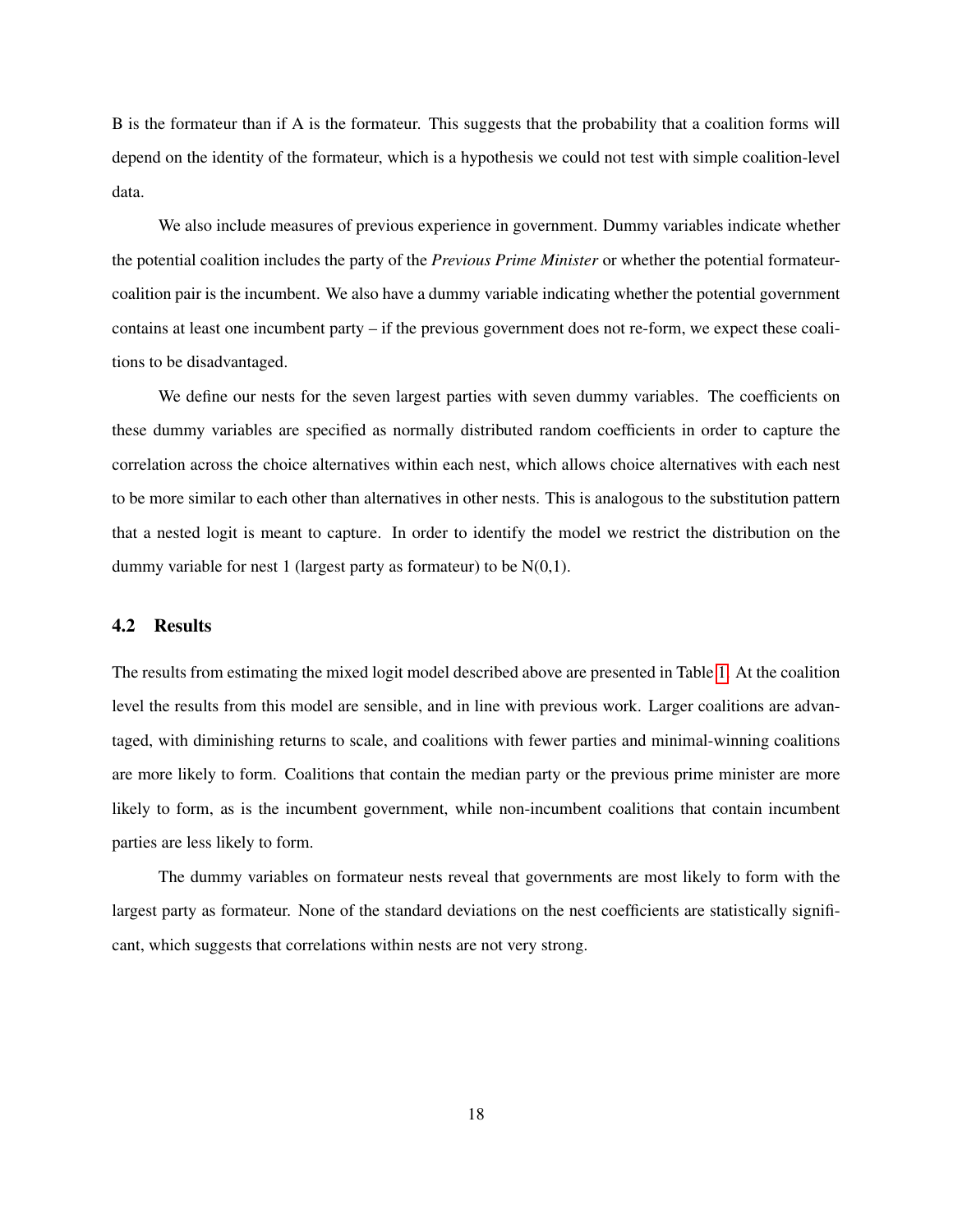| <b>Independent Variable</b>        | Mean       | Std. Dev. |
|------------------------------------|------------|-----------|
|                                    |            |           |
| Seatshare                          | $0.16***$  |           |
|                                    | (0.02)     |           |
| (Seatshare <sup>2</sup> )/100      | $-0.12***$ |           |
|                                    | (0.01)     |           |
| Government Contains Largest Party  | $-1.48***$ |           |
|                                    | (0.22)     |           |
| Number of Parties                  | $-0.97***$ |           |
|                                    | (0.107)    |           |
| Minimal Winning Government         | $0.60***$  |           |
|                                    | (0.15)     |           |
| <b>Minority Government</b>         | $-0.21$    |           |
|                                    | (0.21)     |           |
| Government Contains Median Party   | $0.50***$  |           |
|                                    | (0.12)     |           |
| Weighted Distance to Formateur     | $-1.19***$ |           |
|                                    | (0.19)     |           |
| Government Contains Prev. PM Party | $0.84***$  |           |
|                                    | (0.18)     |           |
| Incumbent PM-Govt                  | $3.47***$  |           |
|                                    | (0.13)     |           |
| <b>Incumbent Parties</b>           | $-1.47***$ |           |
|                                    | (0.20)     |           |
|                                    |            |           |

<span id="page-19-0"></span>Table 1: What Determines the Choice of Formateur and Government?

### Party Dummy Variables

| Party 1                        | 0          |                |  |
|--------------------------------|------------|----------------|--|
|                                |            | constrained    |  |
| Party 2                        | $-1.87***$ | 0.02           |  |
|                                | (0.21)     | (0.27)         |  |
| Party 3                        | $-2.26***$ | 0.09           |  |
|                                | (0.24)     | (0.50)         |  |
| Party 4                        | $-2.88***$ | 0.01           |  |
|                                | (0.31)     | (0.83)         |  |
| Party 5                        | $-2.85***$ | 0.29           |  |
|                                | (0.42)     | (0.88)         |  |
| Party 6                        | $-2.53***$ | 0.32           |  |
|                                | (0.46)     | (1.00)         |  |
| Party 7                        | $-3.75***$ | 0.05           |  |
|                                | (0.74)     | (1.92)         |  |
| <b>Formation Opportunities</b> |            | 699<br>507,112 |  |
| <b>Potential Governments</b>   |            |                |  |
| Log Likelihood                 | $-2040.82$ |                |  |

\*  $p < 0.10$ ; \*\*  $p < 0.05$ ; \*\*\*  $p < 0.01$  (two-tailed). 'Potential Governments' are formateur-coalition pairs.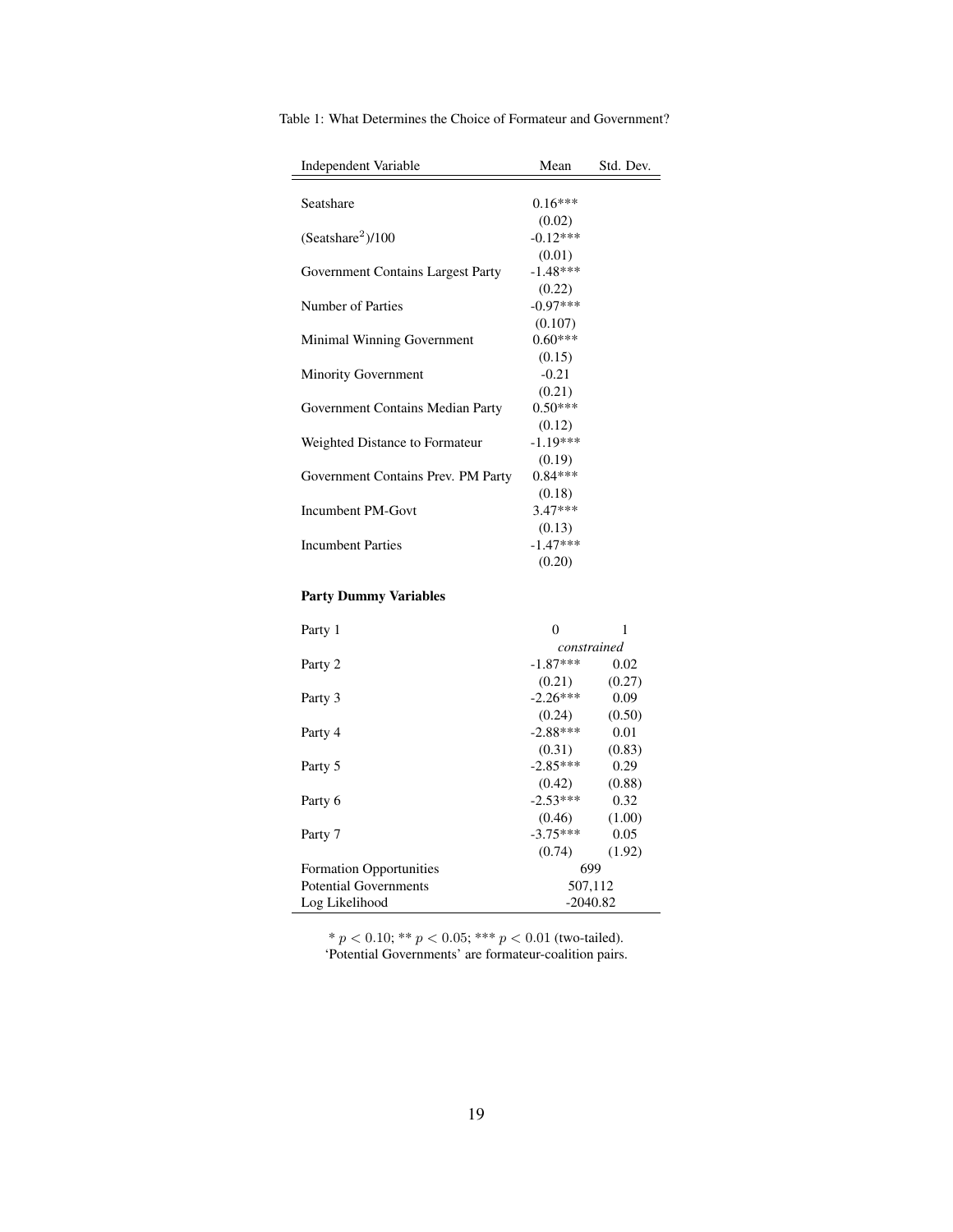One new result is that, unlike many previous models, the dummy variable on largest party is *negative* and statistically significant. That is, conditional on the identity of the formateur, largest party status is actually a disadvantage. The real advantage of largest party status is in the likelihood of becoming formateur – if for some reason the largest party does not become formateur, it is less likely to become a part of the government, most likely because it would carry more influence than the prime ministerial party.

Another new result is on the weighted distance to the formateur. As expected, formateurs tend to seek out a governing coalition composed of parties that are ideologically similar to the formateur's own ideal point. As a further demonstration of the importance of formateur identity in government formation, we calculated the predicted probabilities for governments in a hypothetical case, varying the identity of the formateur.

Our hypothetical case based on the government formation opportunity resembling the one that took place in the Netherlands following the 1981 election. We base our hypothetical case on a Dutch government formation opportunity because it is widely recognized that Dutch elections are representative of the types of elections that occur in multi-party parliamentary democracies (Rose & McAllister 1986), and because we wish to follow in a long line of studies that have used Dutch elections to demonstrate methodological advances in the use of discrete choice models (Alvarez & Nagler 1998, Schofield et al. 1998, Quinn, Martin & Whitford 1999, Glasgow & Alvarez 2005). Although there were 10 parties in the Dutch legislature in 1981, we only have ideological information for five parties. The *Christen-Democratisch Appel* (CDA), the *Democraten 66* (D66), and the *Partij van de Arbeid* (PvdA) were all centrist parties, with the CDA slightly to the right and the PvdA and D66 slightly to the left. The *Volkspartij voor Vrijheid en Democratie* (VVD) was more ideologically distinct and clearly on the right, while the *Politieke Partij Radikalen* (PPR) was clearly to the left.

In Figure [2](#page-21-0) we consider the probabilities of various governing coalitions forming with either the CDA (largest party) of the PvdA (second largest party) as formateur. That is, we present the probabilities for two sets of 15 governments each, once with the CDA as the prime minister, and one with the PvdA as the prime minister. These potential governments are presented in ideological order from left to right. The five parties are listed at the bottom of the graph, with colored squares indicating which parties are members of each potential government. For each potential government the median probability and 95% confidence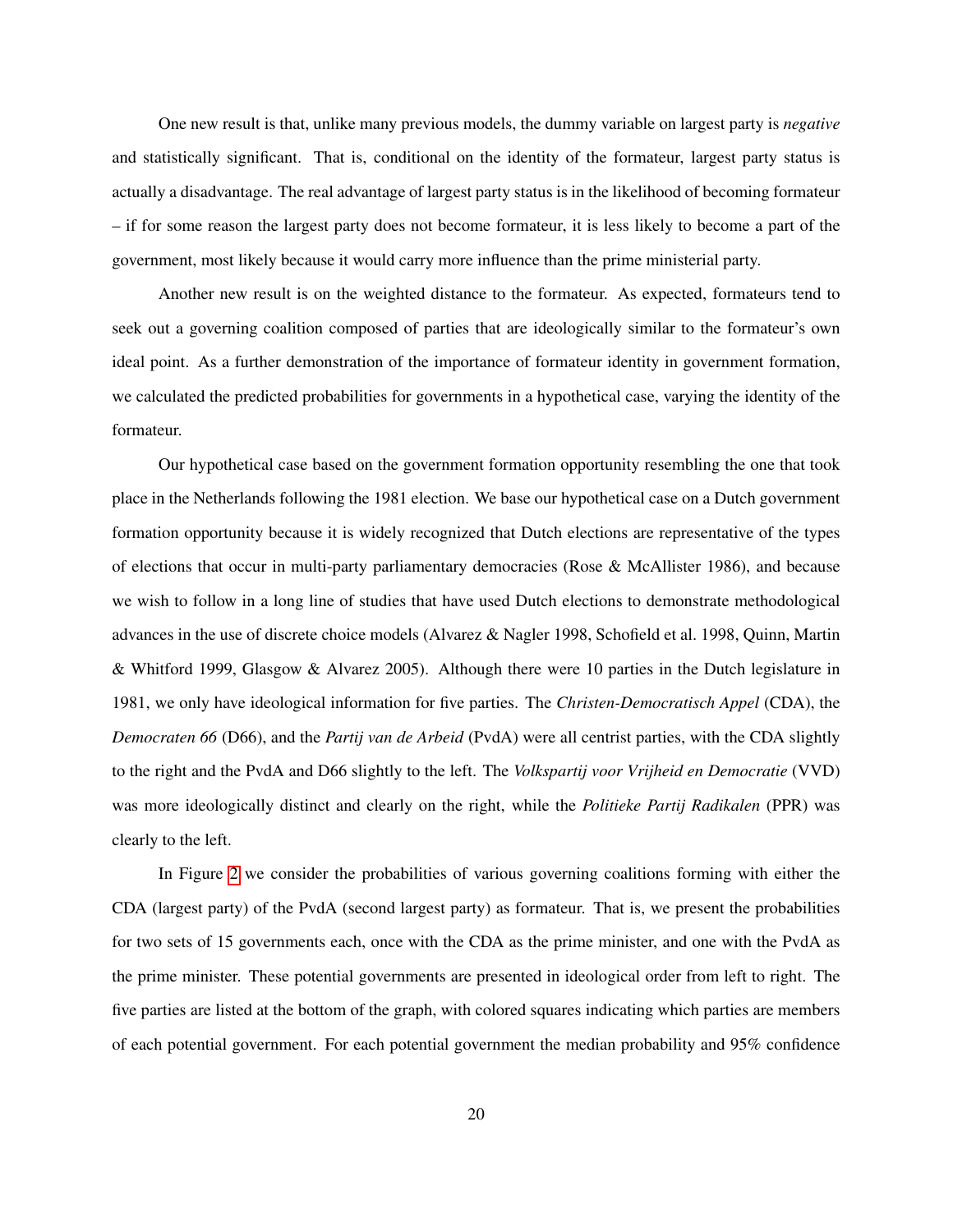

<span id="page-21-0"></span>

Note: The results presented here are for a government formation opportunity resembling the one that took place in the Netherlands in 1981. The five parties in this hypothetical scenario are shown at the bottom, with grey squares indicating which parties belong to each potential government. The potential governments are presented in ideological order from left to right, based on the seat-share weighted average of the the ideological scores. The ideological positions of some potential governments have been shifted slightly for clarity of presentation. Mean predicted probabilities for the baseline case where the data take on the values observed in the real-world formation opportunity (circles) and a counterfactual case that changes the largest party from the CDA to the PvdA (crosses) are presented. Probability estimates are based on simulations using 1,000 draws from the estimated coefficient vector and variance-covariance matrix.

interval are presented (standard errors are calculated by calculating the conditional probabilities 1000 times). The probabilities for the CDA as formateur are presented in green, while the probabilities for the PvdA as formateur are presented in orange.

An examination of Figure [2](#page-21-0) reveals the importance of the identity of the formateur in determining the composition of the government. Conditional on the CDA being the formateur, the most likely coalition is the incumbent CDA-VVD coalition. However, if the PvdA were to become the formateur, the most likely outcome is a PvdA-D66 coalition, with the PvdA alone as the next most likely result. If the CDA was not the formateur, the penalty for being an incumbent party not in the incumbent coalition and the penalty for being largest party and not being formateur greatly reduce the chance that the CDA would be in the government.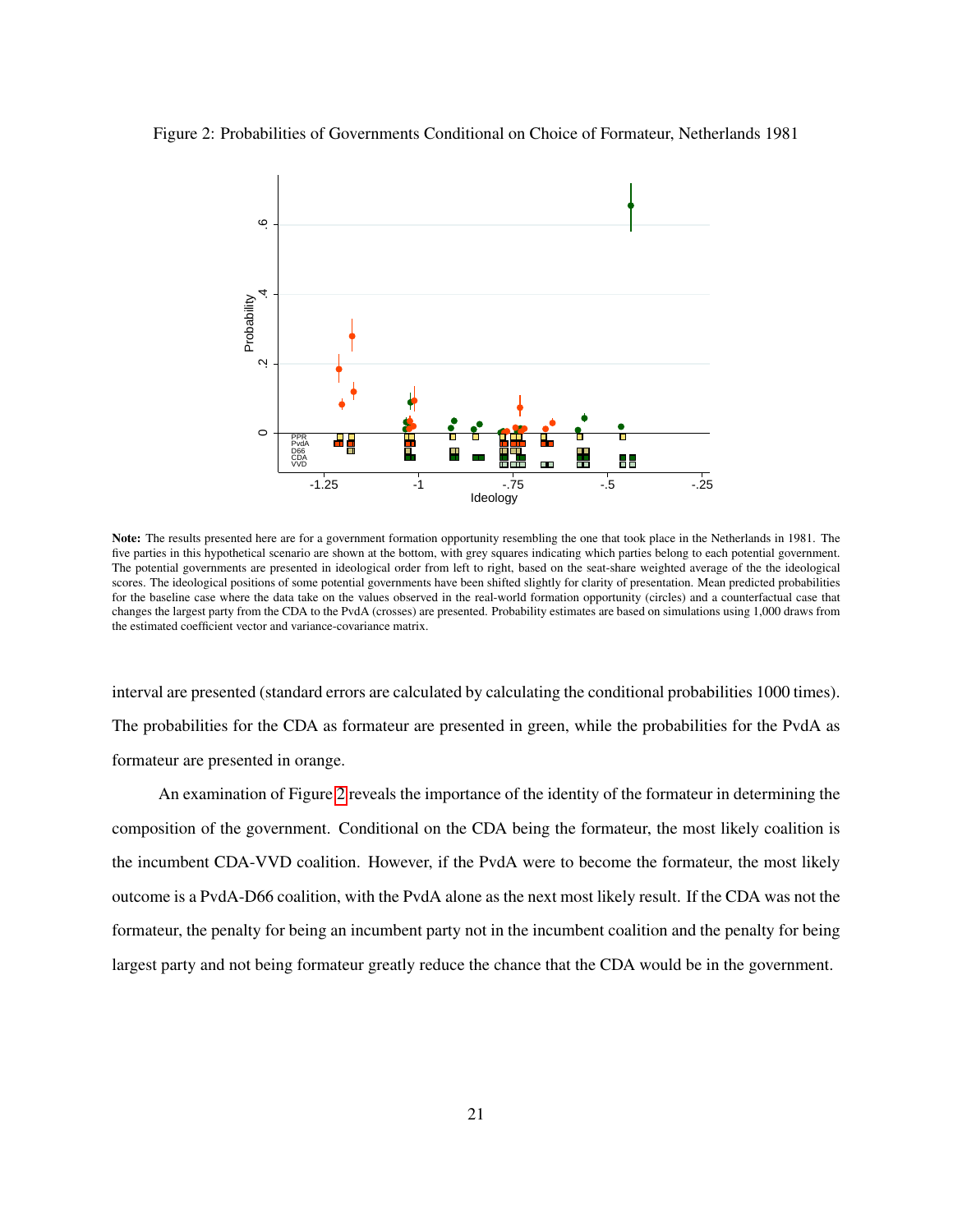# 5 Conclusion

In this paper we presented a new approach to empirically modeling the government formation process that allows us to treat the choice of the formateur (the putative prime ministerial party) as influencing, and being influenced by, the choice of the government coalition. This approach matches theoretical descriptions of the government formation process more closely than has previously been possible. It also allows us to test new hypotheses that could not be tested previously. In future iterations will will test all of the hypotheses and determine whether particular factors matter more for the choice of the government cabinet composition or for the choice of the formateur. We will also be able to examine whether these factors affect the government formation process in western and eastern Europe in the same way, or if there are differences across the two regions. For example, our preliminary results suggest that largest party status only matters because it affects the choice of formateur. In later versions of this paper, we will be able to examine these kinds of results more closely. We will also be able to explore in more depth the role played by unobserved heterogeneity in the government formation process.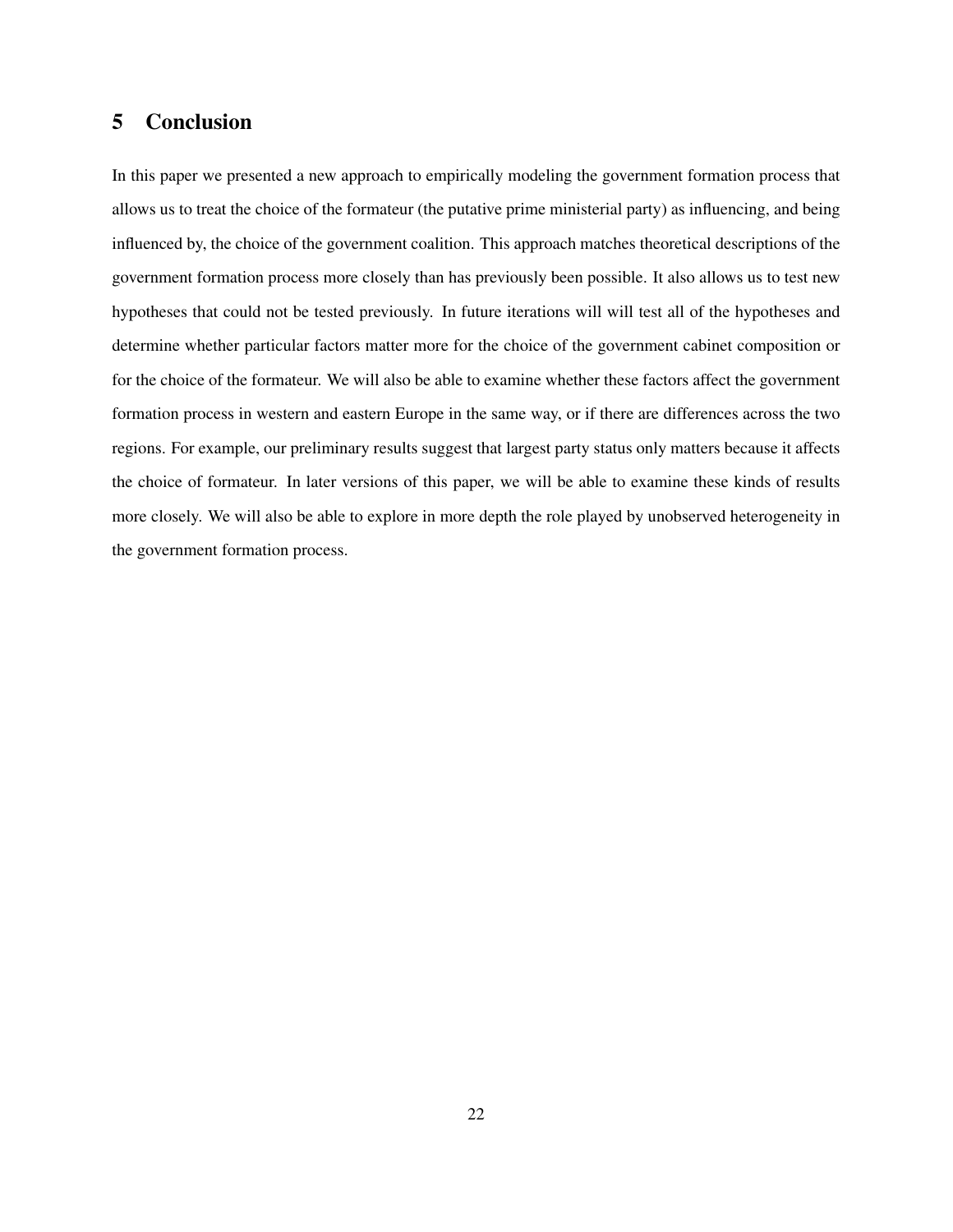# References

- Alvarez, R. Michael & Jonathan Nagler. 1998. "When Politics and Models Collide: Estimating Models of Multiparty Elections." *American Journal of Political Science* 42:55–96.
- Amorim Neto, Octavio & Kaare Strøm. 2006. "Breaking the Parliamentary Chain of Delegation: Presidents and Non-Partisan Cabinet Members in European Democracies." *British Journal of Political Science* 36:619–643.
- Ansolabehere, Stephen, James M. Snyder Jr., Aaron B. Strauss & Michael M. Ting. 2005. "Voting Weights and Formateur Advantages in the Formation of Coalition Governments." *American Journal of Political Science* 49:550–563.
- Austen-Smith, David & Jeffrey Banks. 1988. "Elections, Coalitions, and Legislative Outcomes." *American Political Science Review* 82:405–422.
- Axelrod, Robert. 1970. *Conflict of Interest*. Chicago: Markham.
- Bäck, Hanna & Patrick Dumont. 2008. "Making the First Move: A Two-Stage Analysis of the Role of Formateurs in Parliamentary Government Formation." *Public Choice* 135:353–373.
- Baron, David P. 1991. "A Spatial Theory of Government Formation in Parliamentary Systems." *American Political Science Review* 85:137–165.
- Baron, David P. & Daniel Diermeier. 2001. "Elections, Governments and Parliaments in Proportional Representation Systems." *Quarterly Journal of Economics* 116:933–967.
- Baron, David P. & John Ferejohn. 1989. "Bargaining in Legislatures." *American Political Science Review* 83:1181–1206.
- Bassi, Anna. 2013. "An Endogenous Model of Government Formation." *American Journal of Political Science* 57:xx–xx.
- Benoit, Kenneth, Alexander Herzog & Darren Caulfield. 2013. "DPEG: Database of Parties, Elections, and Governments.".
- Benoit, Kenneth, Michael Laver & Slava Mikhaylov. 2009. "Treating Words as Data with Error: Estimating Uncertainty in Text Statements of Policy Positions." *American Journal of Political Science* 53:495U513.
- Bergman, Torbjörn. 1995. Constitutional Rules and Party Goals in Coalition Formation. Umeå: UmeåUniversity Press.
- Conrad, Courtenay Ryals & Sona N. Golder. 2010. "Measuring Government Duration and Stability in Central Eastern European Democracies." *European Journal of Political Research* 49:119–150.
- De Swaan, Abram. 1973. *Coalition Theories and Government Formation*. Amsterdam: Elsevier.
- Diermeier, Daniel & Antonio Merlo. 2004. "An Empirical Investigation of Coalitional Bargaining Procedures." *Journal of Public Economics* 88:783–797.
- Diermeier, Daniel, Antonio Merlo & Hulya Eraslan. 2003. "A Structural Model of Government Formation." *Econometrica* 71:27– 70.
- Fréchette, Guillaume, John H. Kagel & Massimo Morelli. 2005. "Gamson's Law versus Non-Cooperative Game Theory." *Games and Economic Behavior* 51:365–390.
- Glasgow, Garrett. 2001. "Mixed Logit Models for Multiparty Elections." *Political Analysis* 9:116–136.
- Glasgow, Garrett, Matt Golder & Sona N. Golder. 2011. "Who 'Wins'? Determining the Party of the Prime Minister." *American Journal of Political Science* 55:937–954.
- Glasgow, Garrett, Matt Golder & Sona N. Golder. 2012. "New Empirical Strategies for the Study of Parliamentary Government Formation." *Political Analysis* 20:248–270.
- Glasgow, Garrett & R. Michael Alvarez. 2005. "Voting Behavior and the Electoral Context of Government Formation." *Electoral Studies* 24:245–264.
- Indriðason, Indriði. 2005. "A Theory of Coalitions and Clientelism: Coalition Politics in Iceland 1945-2000." *European Journal of Political Research* 44:439–464.
- Isaksson, Guy-Erik. 2005. "From Election to Government: Principal Rules and Deviant Cases." *Government and Opposition* 40:329–357.
- Kang, Shin-Goo. 2009. "The Influence of Presidential Heads of State on Government Formation in European Democracies: Empirical Evidence." *European Journal of Political Research* 48:543–572.
- Kayser, Mark A. 2005. "Who Surfs, Who Manipulates? The Determinants of Opportunistic Election Timing and Electorally Motivated Economic Interventions." *American Political Science Review* 99:17–28.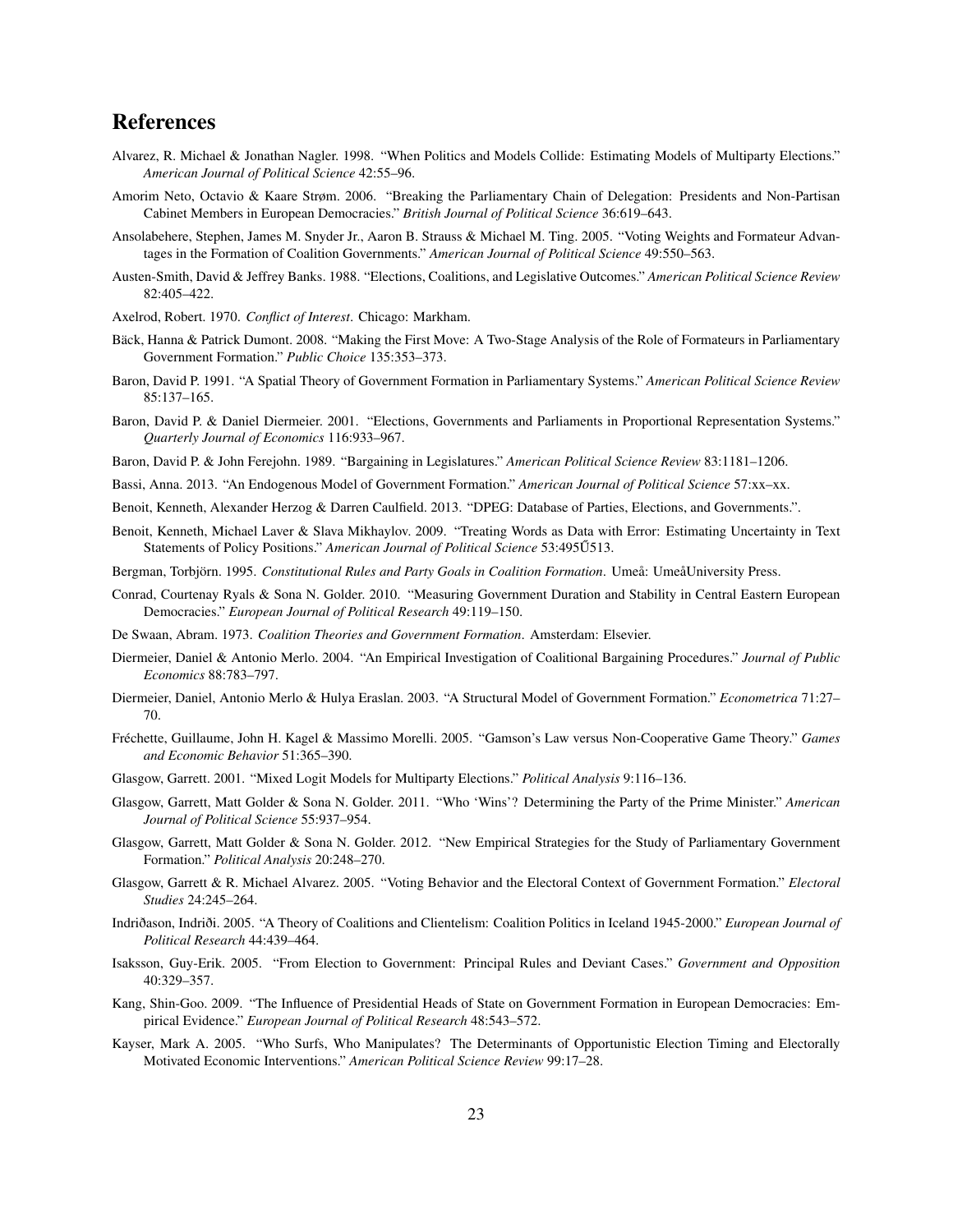Laver, Michael. 1998. "Models of Government Formation." *Annual Review of Political Science* 1:1–25.

- Laver, Michael & Kenneth A. Shepsle. 1996. *Making and Breaking Governments: Cabinets and Legislatures in Parliamentary Democracies*. New York: Cambridge University Press.
- Laver, Michael & Norman Schofield. 1998. *Multiparty Government: The Politics of Coalition in Europe*. Ann Arbor: University of Michigan Press.
- Laver, Michael, Scott de Marchi & Hande Mutlu. 2011. "Negotiation in Legislatures over Government Formation." *Public Choice* 147:285–304.
- Leiserson, Michael. 1968. "Factions and Coalitions in One-Party Japan: An Interpretation Based on the Theory of Games." *American Political Science Review* 62:70–87.
- Lowe, William, Kenneth Benoit, Slava Mikhaylov & Michael Laver. 2011. "Scaling Policy Preferences From Coded Political Texts." *Legislative Studies Quarterly* 26:123–155.
- Lupia, Arthur & Kaare Strøm. 1995. "Coalition Termination and the Strategic Timing of Legislative Elections." *American Political Science Review* 89:648–65.
- Mattila, Mikko & Tapio Raunio. 2004. "Does Winning Pay? Electoral Success and Government Formation in 15 West European Countries." *European Journal of Political Research* 43:263–285.
- McFadden, Daniel & Kenneth Train. 2000. "Mixed MNL Models for Discrete Response." *Applied Econometrics* 15:447–470.
- Morrelli, Massimo. 1999. "Demand Competition and Policy Compromise in Legislative Bargaining." *American Political Science Review* 93:809–820.
- Müller, Wolfgang C. & Kaare Strøm, eds. 2000. *Coalition Governments in Western Europe*. Oxford: Oxford University Press.
- Peleg, Bazalel. 1981. "Coalition Formation in Simple Games with Dominant Players." *International Journal of Game Theory* 1:11–13.
- Quinn, Kevin M., Andrew D. Martin & Andrew B. Whitford. 1999. "Voter Choice in Multi-Party Democracies: A Test of Competing Theories and Models." *American Journal of Political Science* 43:1231–1247.
- Riker, William. 1962. *The Theory of Political Coalitions*. New Haven: Yale University Press.
- Rose, Richard & Ian McAllister. 1986. *Voters Begin to Choose: From Closed-Class to Open Elections in Britain*. London: Sage Publications.
- Schleiter, Petra & Edward Morgan-Jones. 2009. "Constitutional Power and Competing Risks." *American Political Science Review* 103:496–512.
- Schleiter, Petra & Edward Morgan-Jones. 2011. "Who's in Charge? Presidents, Assemblies, and the Political Control of Semi-Presidential Cabinets." *Comparative Political Studies* 44.
- Schofield, Norman. 1993. "Political Competition and Multiparty Coalition Governments." *European Journal of Political Research* 23:1–33.
- Schofield, Norman. 1997. "Coalition Politics and Representative Democracy." *European Journal of Political Research* 31:183–192.
- Schofield, Norman, Andrew D. Martin, Kevin M. Quinn & Andrew B. Whitford. 1998. "Multiparty Competition in the Netherlands and Germany: A Model Based on Multinomial Probit." *Public Choice* 97:257–293.
- Signorino, Curtis S. 1999. "Strategic Interaction and the Statistical Analysis of International Conflict." *American Political Science Review* 93:279–297.
- Signorino, Curtis S. & Ahmer Tarar. 2006. "A Unified Theory and Test of Extended Immediate Deterrence." *American Journal of Political Science* 50:586–605.
- Smith, Alastair. 2003. "Election Timing in Majoritarian Parliaments." *British Journal of Political Science* 33:397–418.
- Smith, Alastair. 2004. *Election Timing*. USA: Cambridge University Press.
- Strøm, Kaare. 1990. *Minority Governments and Majority Rule*. Cambridge: Cambridge University Press.
- Strøm, Kaare, Ian Budge & Michael J. Laver. 1994. "Constraints on Cabinet Formation in Parliamentary Democracies." *American Journal of Political Science* 38:303–335.
- Strøm, Kaare & Stephen M. Swindle. 2002. "Strategic Parliamentary Dissolution." *American Political Science Review* 96:575–91.
- Strøm, Kaare, Wolfgang C. Müller & Daniel Markham Smith. 2010. "Constraints on Cabinet Formation in Parliamentary Democracies." *Annual Review of Political Science* 13:517U535. ˝